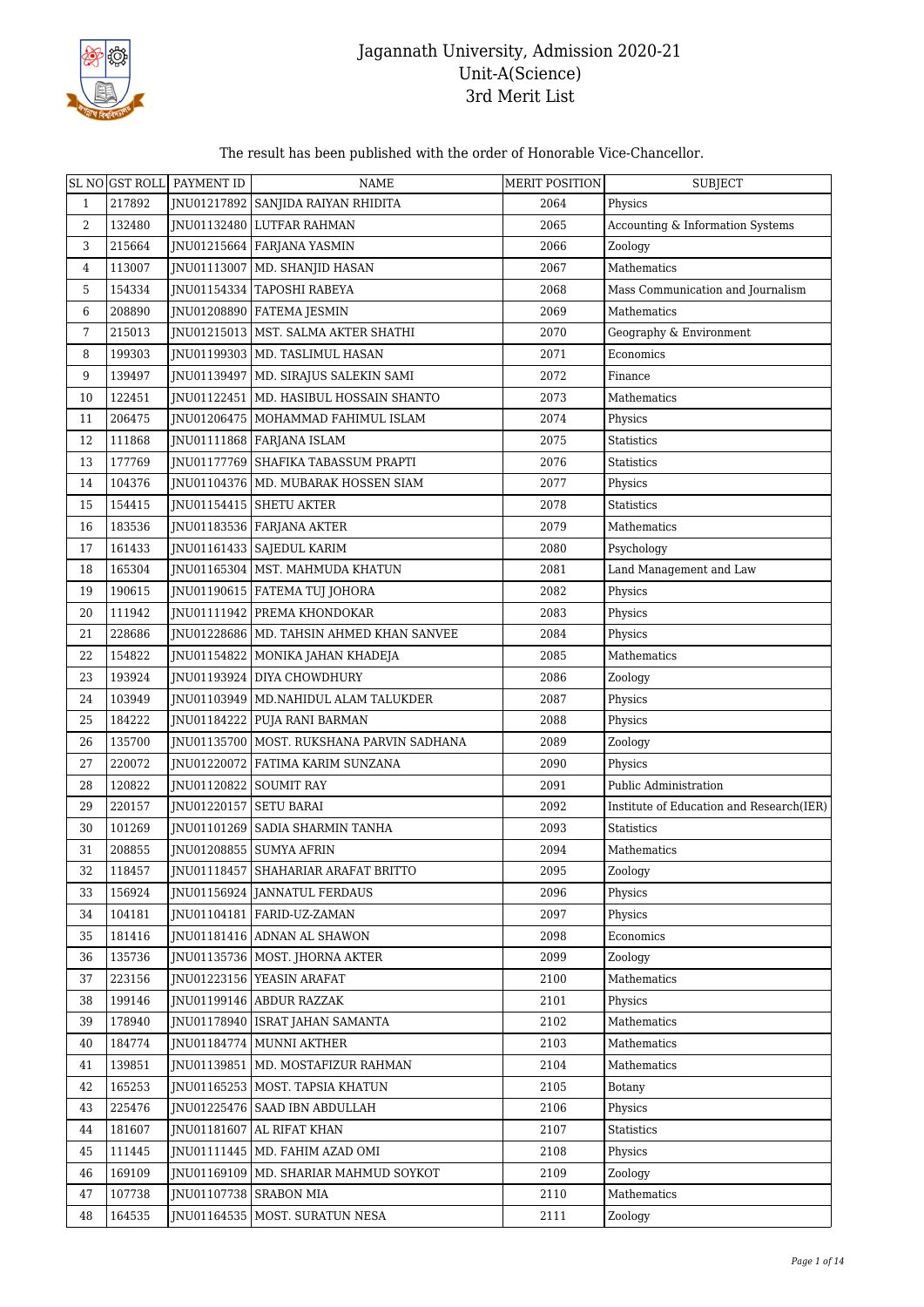

| 49 | 169120 | JNU01169120   MD. SAKIB KHAN HRIDOY   | 2112 | Zoology                  |
|----|--------|---------------------------------------|------|--------------------------|
| 50 | 125218 | JNU01125218   MD. SHOHAG SHOWDAGOR    | 2113 | Mathematics              |
| 51 | 118837 | JNU01118837 SYEDA MUNZIBA ISLAM       | 2114 | Zoology                  |
| 52 | 210488 | JNU01210488   MD AHSAN HABIB          | 2115 | Physics                  |
| 53 | 180229 | JNU01180229   MD. BILLAL HOSSAIN      | 2116 | Mathematics              |
| 54 | 143930 | JNU01143930   MD. SHAKIB HASAN        | 2117 | Mathematics              |
| 55 | 143436 | JNU01143436   MONIRUZZAMAN PORAG      | 2118 | Psychology               |
| 56 | 152659 | JNU01152659 MORON CHANDRA             | 2119 | Mathematics              |
| 57 | 113237 | JNU01113237 AEYASHA AFROZ             | 2120 | <b>Botany</b>            |
| 58 | 144218 | JNU01144218   MD. MAMUN MIA           | 2121 | Mathematics              |
| 59 | 124868 | JNU01124868 SHYAMOLI NANDY            | 2122 | Mathematics              |
| 60 | 181544 | JNU01181544   MD. SHAHIN ALAM         | 2123 | Physics                  |
| 61 | 187523 | JNU01187523   SHIMU AKTER             | 2124 | Statistics               |
| 62 | 180006 | JNU01180006 SAHADAT HOSSAIN           | 2125 | Land Management and Law  |
| 63 | 185444 | JNU01185444 RAFIA ELMA SHORONI        | 2126 | Geography & Environment  |
| 64 | 124960 | INU01124960 FAHIMA AKTER              | 2127 | <b>Political Science</b> |
| 65 | 106207 | JNU01106207 YEASIN ARAFAT             | 2128 | Physics                  |
| 66 | 191564 | JNU01191564 ROUNAKUL ISLAM FAYED      | 2129 | Physics                  |
| 67 | 144919 | JNU01144919   AZIB AHAMMED RUDRO      | 2130 | <b>Statistics</b>        |
| 68 | 179449 | JNU01179449 ROKAIYA YEASMIN           | 2131 | Social Work              |
| 69 | 186215 | JNU01186215 NAZNIN AL-NISA            | 2132 | Mathematics              |
| 70 | 166975 | JNU01166975   NAFISA FARHANA          | 2133 | Zoology                  |
| 71 | 226953 | JNU01226953   SWARNA ISLAM DIBA       | 2134 | Botany                   |
| 72 | 133446 | JNU01133446   KANIZ FATIMA            | 2135 | Physics                  |
| 73 | 182936 | JNU01182936   MEHERUN NESA PUSPITA    | 2136 | Physics                  |
| 74 | 177534 | JNU01177534 ENNIKA AL JANNAT          | 2137 | Mathematics              |
| 75 | 166682 | JNU01166682   MD. ASIF HASAN SOWMIK   | 2138 | Zoology                  |
| 76 | 164152 | JNU01164152   MST. ADIBA BISWAS       | 2139 | Mathematics              |
| 77 | 166721 | JNU01166721   MD. SAIF KHAN           | 2140 | Mathematics              |
| 78 | 182320 | JNU01182320 JANNATUL FERDOUS ASHA     | 2141 | Physics                  |
| 79 | 153210 | JNU01153210 AFRIN BENTE AHMED         | 2142 | Physics                  |
| 80 | 100044 | JNU01100044   MUSRAT MAHZABIN         | 2143 | Botany                   |
| 81 | 170171 | JNU01170171   AFIA FAHMIDA            | 2144 | Physics                  |
| 82 | 100068 | JNU01100068 NAHIDA AFROJ DISHA        | 2145 | Zoology                  |
| 83 | 227343 | JNU01227343   MST. TANIMA ISLAM       | 2146 | Physics                  |
| 84 | 182443 | JNU01182443   MONISHA DAS             | 2147 | Botany                   |
| 85 | 228226 | JNU01228226 SOURAV CHANDRA SHIL       | 2148 | Zoology                  |
| 86 | 178723 | JNU01178723   SUNJIDA RAHMAN          | 2149 | Zoology                  |
| 87 | 177593 | JNU01177593 OMME HABIBA MAHIM         | 2150 | Zoology                  |
| 88 | 153341 | JNU01153341   MIFTAHUL JANNAT MIFTA   | 2151 | Statistics               |
| 89 | 200141 | INU01200141 EUSHA SARWAR UTAL         | 2152 | Statistics               |
| 90 | 228277 | INU01228277   MD. MAKSUDUR RAHMAN     | 2153 | Mathematics              |
| 91 | 209795 | JNU01209795   MD. MERAJUL ISLAM       | 2154 | Land Management and Law  |
| 92 | 186492 | JNU01186492   SIDRATUL MOONTAHA MIM   | 2155 | Zoology                  |
| 93 | 178055 | JNU01178055 JENUK AKTER               | 2156 | Economics                |
| 94 | 153529 | JNU01153529   MOSAMMAD MUNIRA KHANAM  | 2157 | Physics                  |
| 95 | 190422 | JNU01190422   MD. JUNAID RAHMAN SAZOL | 2158 | <b>Statistics</b>        |
| 96 | 110777 | JNU01110777   MD. TANVIR AHMED        | 2159 | Statistics               |
| 97 | 188986 | JNU01188986 RAMIM AHBAB TILOK         | 2160 | Physics                  |
| 98 | 178737 | JNU01178737   MASHIYAT MUSKAN TARY    | 2161 | Statistics               |
| 99 | 100174 | JNU01100174   TAHRIMA KHANAM MUKTI    | 2162 | Bangla                   |
|    |        |                                       |      |                          |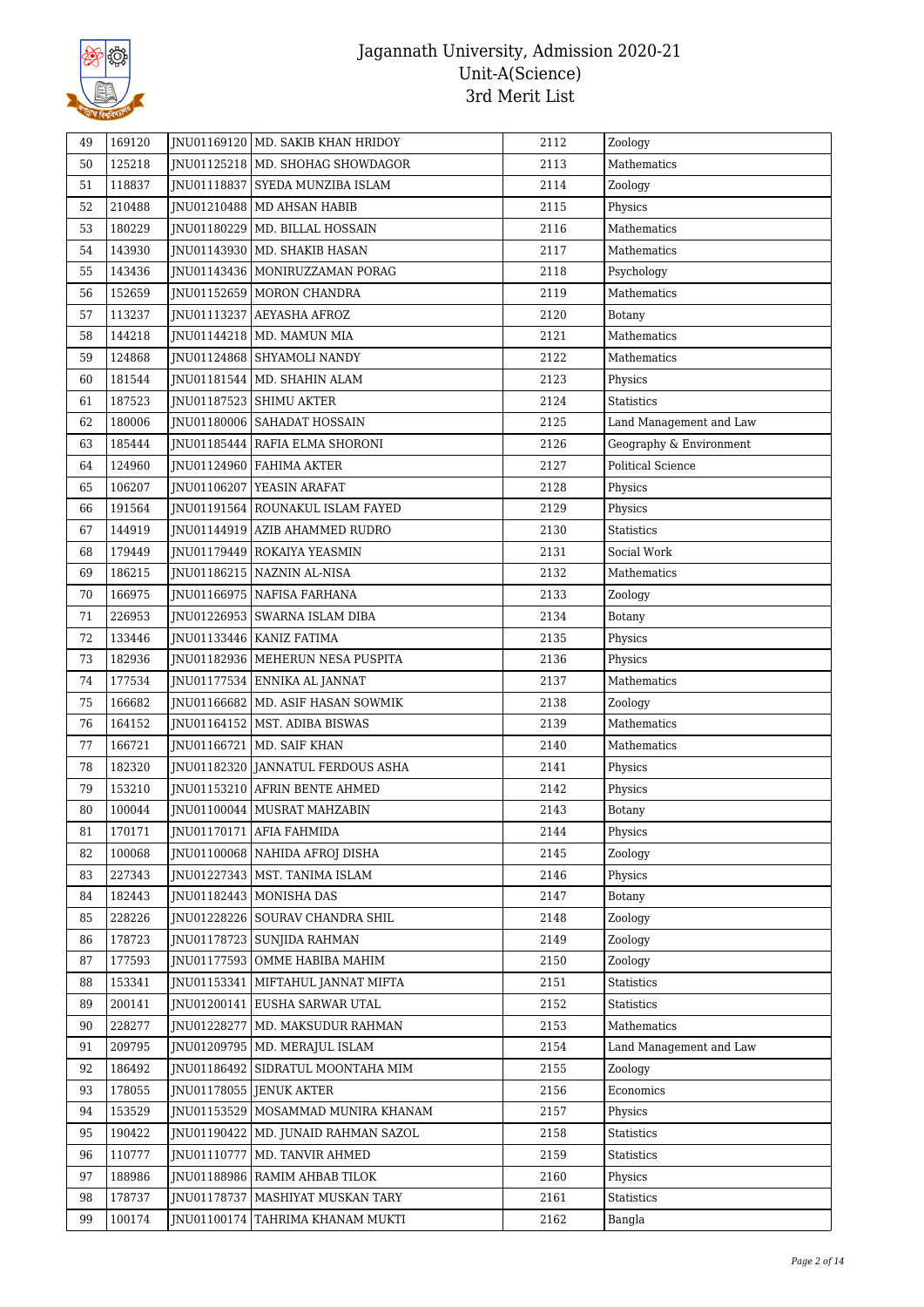

| 100 | 100203 |             | <b>INU01100203 SUMIYA BINTE HAQUE</b>      | 2163 | Mathematics                              |
|-----|--------|-------------|--------------------------------------------|------|------------------------------------------|
| 101 | 102392 |             | JNU01102392 RABBI AL AEHSAN POLOK          | 2164 | Physics                                  |
| 102 | 153741 |             | JNU01153741 RIFAH TASNIA                   | 2165 | Botany                                   |
| 103 | 166008 |             | JNU01166008   MST. ROMANA AKTER MEGHLA     | 2166 | Zoology                                  |
| 104 | 131895 |             | JNU01131895 MD. MAHMODUL HASAN SHAHED      | 2167 | Mathematics                              |
| 105 | 167443 |             | JNU01167443   BIPASHA JANNAT MIM           | 2168 | Physics                                  |
| 106 | 217779 |             | JNU01217779 AYATUL BYEANAH LIMPID          | 2169 | Botany                                   |
| 107 | 113262 |             | <b>INU01113262 SAIFUR ROHMAN RONY</b>      | 2170 | Physics                                  |
| 108 | 160942 |             | JNU01160942   MD. SAIMON ISLAM             | 2171 | Physics                                  |
| 109 | 202760 |             | JNU01202760   MD. MEHEDI HASAN             | 2172 | Zoology                                  |
| 110 | 178473 |             | JNU01178473 NAHIYAN ALIF FARABI            | 2173 | Mathematics                              |
| 111 | 170317 |             | JNU01170317 SHEIKH AYMAN AHMAD             | 2174 | Physics                                  |
| 112 | 176854 |             | JNU01176854   BRAMUEL CHANDAN HEMBROM      | 2175 | Physics                                  |
| 113 | 219921 |             | JNU01219921   MD. RUBAIT ISLAM RAD         | 2176 | Physics                                  |
| 114 | 133816 |             | JNU01133816   MOST. SADIA SULTANA          | 2177 | Zoology                                  |
| 115 | 161939 |             | JNU01161939 ANANNA CHOWDHURY MOMO          | 2178 | Zoology                                  |
| 116 | 156328 |             | INU01156328 DHRITY RANI DAS                | 2179 | Physics                                  |
| 117 | 183508 |             | JNU01183508 FATEMA RAHMAN MYMUNA           | 2180 | Geography & Environment                  |
| 118 | 225025 |             | JNU01225025   MD. NOUR ISLAM NAYEEM        | 2181 | Mathematics                              |
| 119 | 190206 |             | JNU01190206 ENAM EMTAHAN                   | 2182 | Physics                                  |
| 120 | 139980 |             | JNU01139980   SHAMOL KUMAR ROY             | 2183 | <b>Statistics</b>                        |
| 121 | 204084 |             | JNU01204084   TAHAMINA MARIA ARNI          | 2184 | Physics                                  |
| 122 | 102859 |             | JNU01102859   SAMIR MAZUMDER               | 2185 | Mathematics                              |
| 123 | 183889 |             | JNU01183889 UMMAY SUMIYA NISHAT            | 2186 | Physics                                  |
| 124 | 190433 |             | JNU01190433 ROBIUL ISLAM                   | 2187 | Physics                                  |
| 125 | 192381 |             | JNU01192381   MD. NAZMUL ISLAM             | 2188 | Mathematics                              |
| 126 | 198385 |             | JNU01198385   MUHOYEE SHAROD               | 2189 | Mathematics                              |
| 127 | 222663 |             | JNU01222663   MST. RAZIA SULTANA           | 2190 | Zoology                                  |
| 128 | 208736 |             | JNU01208736 ANIKA TABASSUM                 | 2191 | Zoology                                  |
| 129 | 170087 |             | JNU01170087 SURAIYA KHATUN                 | 2192 | Geography & Environment                  |
| 130 | 210185 |             | JNU01210185   MD. ASHIK GAZI               | 2193 | <b>Political Science</b>                 |
| 131 | 110622 |             | JNU01110622   MEHEDI HASAN SAKIB           | 2194 | Institute of Education and Research(IER) |
| 132 | 199368 |             | JNU01199368   MD FARSHID HOSSAIN JISUN     | 2195 | Physics                                  |
| 133 | 140849 |             | JNU01140849   SAMIA TASNIM SIMI            | 2196 | Zoology                                  |
| 134 | 206755 |             | JNU01206755 ASIF HOSSAIN                   | 2197 | Physics                                  |
| 135 | 191025 |             | JNU01191025   MUHAMMAD RIFATUL ISLAM MASUM | 2198 | Statistics                               |
| 136 | 101245 |             | INU01101245 RAFIA ANJUMAN RIDI             | 2199 | Zoology                                  |
| 137 | 176297 |             | INU01176297 ABDULLAH AL NOMAN              | 2200 | Mathematics                              |
| 138 | 171776 |             | JNU01171776   MD. ASHAB ISLAM              | 2201 | <b>Statistics</b>                        |
| 139 | 225335 |             | JNU01225335 AHANIAN ARAFAT RATUL           | 2202 | Physics                                  |
| 140 | 122635 |             | INU01122635   MD. IMTIAZ AHMED TAREO       | 2203 | Physics                                  |
| 141 | 175489 |             | JNU01175489   SAJIB KUMAR BARMON           | 2204 | Physics                                  |
| 142 | 177933 |             | JNU01177933   FARIA RAHAMAN ANONNA         | 2205 | Mass Communication and Journalism        |
| 143 | 196281 |             | JNU01196281   FAHIM MAHMUD AL KEMI         | 2206 | Mathematics                              |
| 144 | 139731 |             | JNU01139731   MD. AL MAMUN                 | 2207 | Physics                                  |
| 145 | 200675 | JNU01200675 | MURTOZA MASHFIQ-UL-ALAM                    | 2208 | Zoology                                  |
| 146 | 123765 |             | JNU01123765   JANNATUL FERDOUS MITU        | 2209 | Mathematics                              |
| 147 | 185181 | JNU01185181 | MST. JASMINE AKTER                         | 2210 | Mathematics                              |
| 148 | 155654 |             | JNU01155654   MAHIA RAHMAN                 | 2211 | Mathematics                              |
| 149 | 133251 |             | JNU01133251   MD. ANIK HASAN               | 2212 | Mathematics                              |
| 150 | 155818 |             | JNU01155818   MAHER NIGAR MERY             | 2213 | Mathematics                              |
|     |        |             |                                            |      |                                          |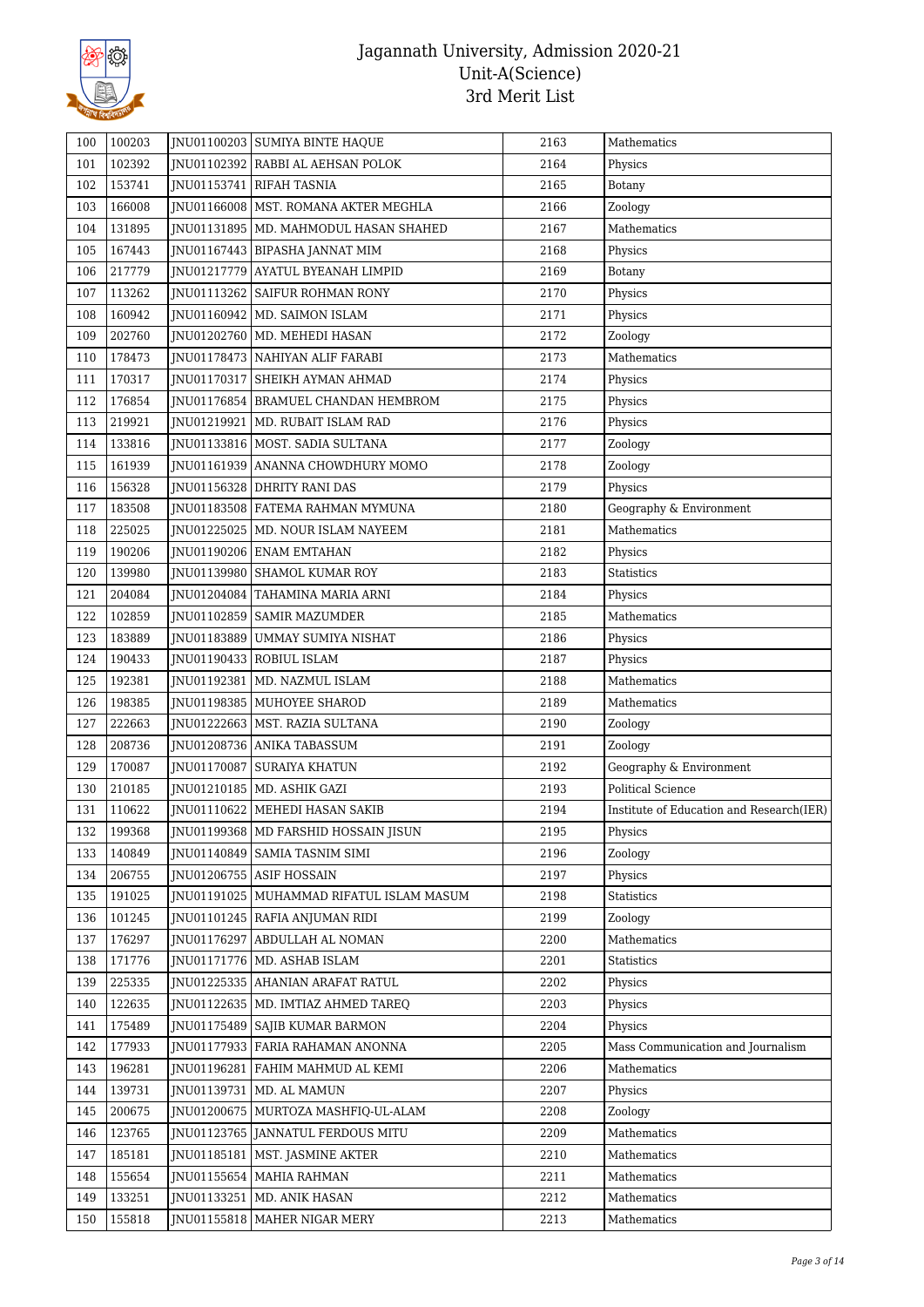

| 151 | 108274 |                       | JNU01108274   MD. JUWEL RANA               | 2214 | Finance                                  |
|-----|--------|-----------------------|--------------------------------------------|------|------------------------------------------|
| 152 | 150016 |                       | JNU01150016 JULKAR AHAMMAD NAYEM           | 2215 | Geography & Environment                  |
| 153 | 128717 |                       | JNU01128717 MD. ABU RAYHAN KABIR           | 2216 | Mathematics                              |
| 154 | 143408 |                       | JNU01143408   MONIR KHAN                   | 2217 | Mathematics                              |
| 155 | 198837 |                       | JNU01198837 EMRAN BHUIYAN                  | 2218 | <b>Statistics</b>                        |
| 156 | 136688 |                       | JNU01136688 AL-MASUM HOSSAIN               | 2219 | Zoology                                  |
| 157 | 150970 |                       | JNU01150970   MD.IMRAN HOSSAIN             | 2220 | Mathematics                              |
| 158 | 188309 |                       | JNU01188309   SAMIMA AKTER BITHE           | 2221 | <b>Statistics</b>                        |
| 159 | 224248 |                       | JNU01224248 TANJILUR RAHMAN NILOY          | 2222 | Statistics                               |
| 160 | 224184 |                       | JNU01224184   MEHEDI HASAN OMIO            | 2223 | Zoology                                  |
| 161 | 178038 |                       | JNU01178038 SUMIYA AFRIN SHAMA             | 2224 | Zoology                                  |
| 162 | 179958 |                       | JNU01179958 ASHRAFUL ISLAM                 | 2225 | Mathematics                              |
| 163 | 113632 |                       | JNU01113632   MD. TANJIL HOSSAIN           | 2226 | Mathematics                              |
| 164 | 194108 |                       | JNU01194108   MARUFA AKHTER                | 2227 | Statistics                               |
| 165 | 107777 | JNU01107777 SUJON MIA |                                            | 2228 | <b>Statistics</b>                        |
| 166 | 211922 |                       | JNU01211922 MD APU JOARDER                 | 2229 | Zoology                                  |
| 167 | 138057 |                       | JNU01138057   MD. ASADUJJAMAN              | 2230 | Mathematics                              |
| 168 | 198427 |                       | JNU01198427 SYED HASIBUL HAQUE MOBIN       | 2231 | Zoology                                  |
| 169 | 229388 |                       | JNU01229388 MD.IMRAN SIKDER                | 2232 | Mathematics                              |
| 170 | 211814 |                       | JNU01211814 ASIF BIN AZHAR TURZO           | 2233 | Institute of Education and Research(IER) |
| 171 | 229978 |                       | JNU01229978 SUBRATA SAHA                   | 2234 | Statistics                               |
| 172 | 110204 |                       | JNU01110204   MURSALIN BISWAS EMON         | 2235 | Botany                                   |
| 173 | 223172 |                       | JNU01223172 ABDULLAH AL ZOBAIER            | 2236 | Mathematics                              |
| 174 | 153002 |                       | JNU01153002 BILKIS HAQUE                   | 2237 | <b>Statistics</b>                        |
| 175 | 228009 |                       | JNU01228009   MAHTIR AHMED                 | 2238 | Psychology                               |
| 176 | 193194 |                       | JNU01193194   MOONMOON SAHA                | 2239 | Statistics                               |
| 177 | 109623 |                       | JNU01109623 SHISHIR KUMAR                  | 2240 | Mathematics                              |
| 178 | 216467 |                       | JNU01216467   MOST. SALINA SAYMOON SNIGDHA | 2241 | Statistics                               |
| 179 | 131908 |                       | JNU01131908   FARDIN AHSAN                 | 2242 | Mathematics                              |
| 180 | 215981 |                       | JNU01215981   MD. ABDUL AHAD               | 2243 | Psychology                               |
| 181 | 153393 |                       | JNU01153393 AFRADA FARZIN RABAB            | 2244 | Statistics                               |
| 182 | 182477 |                       | INU01182477 SADIA BINTA ANWAR              | 2245 | <b>Botany</b>                            |
| 183 | 130491 |                       | JNU01130491   SAMIA AKTER                  | 2246 | Land Management and Law                  |
| 184 | 182518 |                       | JNU01182518   HAFSA TUZ JOHA               | 2247 | Mathematics                              |
| 185 | 157850 |                       | JNU01157850 NAFIS SADIQUE                  | 2248 | Mathematics                              |
| 186 | 146304 |                       | INU01146304 MUHAMMAD ABDULLAH              | 2249 | Mathematics                              |
| 187 | 203644 |                       | JNU01203644 ARPITA DATTA                   | 2250 | Zoology                                  |
| 188 | 193173 |                       | JNU01193173 TANHA TASNEEM ESHIKA           | 2251 | Zoology                                  |
| 189 | 182681 |                       | JNU01182681   SAMINA HOSSAIN               | 2252 | Economics                                |
| 190 | 160738 |                       | JNU01160738 NAWAJ MAHMUD SIBGATULLAH       | 2253 | Statistics                               |
| 191 | 160829 |                       | JNU01160829 SOHEL RANA                     | 2254 | <b>Statistics</b>                        |
| 192 | 110527 |                       | JNU01110527 ARIFUL ISLAM RONY              | 2255 | Statistics                               |
| 193 | 153906 |                       | JNU01153906 SHAKIRA TASNIM                 | 2256 | Botany                                   |
| 194 | 100281 |                       | JNU01100281   MOUMITANNAHER RHITU          | 2257 | Zoology                                  |
| 195 | 189477 |                       | JNU01189477 SHUVRA DEBNATH                 | 2258 | Finance                                  |
| 196 | 112699 | JNU01112699           | TITHILA KUNDU                              | 2259 | Statistics                               |
| 197 | 126287 |                       | JNU01126287   MD. ARAFATUZZAMAN            | 2260 | Political Science                        |
| 198 | 102563 | JNU01102563 ABID ASIF |                                            | 2261 | Zoology                                  |
| 199 | 165061 |                       | JNU01165061   SABRINA MOMO TARIN KONOK     | 2262 | Zoology                                  |
| 200 | 183316 |                       | JNU01183316 TANNI SARKER                   | 2263 | Geography & Environment                  |
| 201 | 124914 |                       | JNU01124914 TASIB ZAMAN KHAN               | 2264 | Zoology                                  |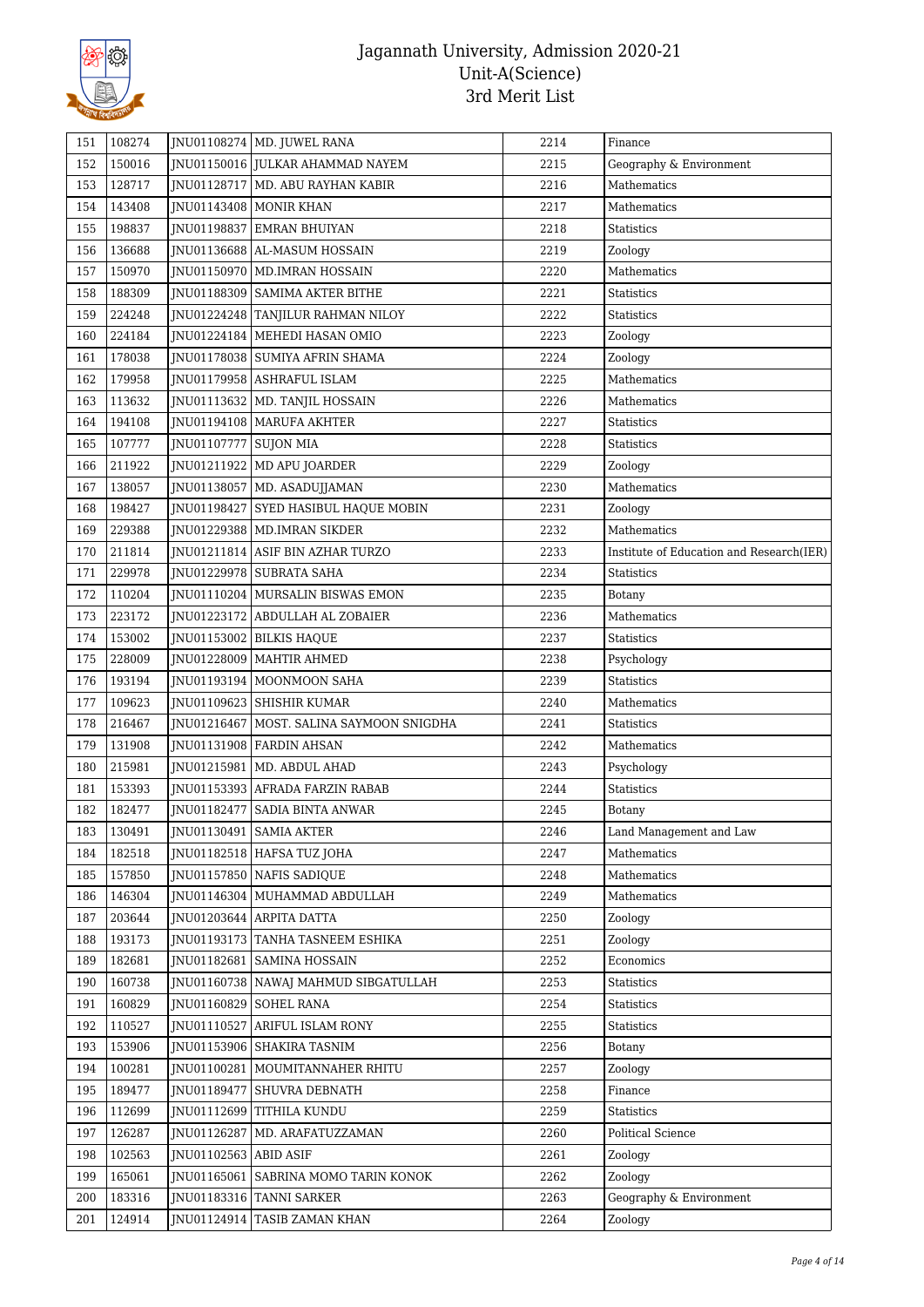

| 202 | 231314 |                      | JNU01231314 JANNATARA FATEMA MOON        | 2265 | Economics               |
|-----|--------|----------------------|------------------------------------------|------|-------------------------|
| 203 | 172037 |                      | JNU01172037   MD. HAFEEZ HOSSAIN         | 2266 | Statistics              |
| 204 | 176230 |                      | JNU01176230 RAFID FARHAN ALAM            | 2267 | Statistics              |
| 205 | 228544 |                      | JNU01228544   MD. KHALID HOSSEN MUKTADIR | 2268 | Finance                 |
| 206 | 154224 |                      | JNU01154224 JAKIYA AKTER                 | 2269 | Zoology                 |
| 207 | 132027 |                      | JNU01132027   MD. HABIL SHEAKDER         | 2270 | Economics               |
| 208 | 171819 |                      | JNU01171819   MD. ZAHIDUL HASSAN         | 2271 | Statistics              |
| 209 | 171645 |                      | JNU01171645 S. M. MOONTASIR              | 2272 | <b>Statistics</b>       |
| 210 | 191730 |                      | JNU01191730   SHAHADAT HOSSAIN           | 2273 | Statistics              |
| 211 | 100367 |                      | INU01100367   MANCHURA KHANOM MIMI       | 2274 | Land Management and Law |
| 212 | 204064 |                      | JNU01204064   TASNUVA JAMIL CHOWDHURY    | 2275 | Zoology                 |
| 213 | 174174 |                      | JNU01174174   MD. TAREKUL ISLAM TUSHER   | 2276 | Statistics              |
| 214 | 214723 |                      | JNU01214723   MST. RAFIYA KARIM          | 2277 | Statistics              |
| 215 | 214105 |                      | JNU01214105   MD. ABIR HASAN PIASH       | 2278 | <b>Statistics</b>       |
| 216 | 183475 |                      | JNU01183475 RIFAH TASNIA                 | 2279 | Psychology              |
| 217 | 102885 |                      | JNU01102885   MD. SANUAR HOSSAIN EMON    | 2280 | Zoology                 |
| 218 | 183656 | JNU01183656 SADIA    |                                          | 2281 | Statistics              |
| 219 | 177846 |                      | JNU01177846   NAHIDA SULTANA RIA         | 2282 | Zoology                 |
| 220 | 123858 |                      | JNU01123858 TITHI SARKAR                 | 2283 | Geography & Environment |
| 221 | 130731 |                      | JNU01130731   SANZIDA HOSSAIN ALIN       | 2284 | Zoology                 |
| 222 | 158765 |                      | INU01158765 SHEIKH MOHAMMAD SAKIB        | 2285 | <b>Statistics</b>       |
| 223 | 111008 |                      | JNU01111008   MD. TAWHID AL-ABED         | 2286 | Botany                  |
| 224 | 225128 |                      | JNU01225128   MOHAIMIN HOSSAIN           | 2287 | Finance                 |
| 225 | 168959 |                      | JNU01168959   MD. EASIR ARAFAT           | 2288 | Statistics              |
| 226 | 216969 |                      | JNU01216969   MOST. JABA FARIYA RICHY    | 2289 |                         |
| 227 | 204232 | JNU01204232 DIPA ROY |                                          | 2290 | Zoology                 |
| 228 | 190815 |                      | JNU01190815   MD. ENAYET HOSSAIN         | 2291 | Zoology                 |
|     |        |                      | JNU01109618 RAFIUL ISLAM RABBY           |      | Zoology                 |
| 229 | 109618 |                      |                                          | 2292 | Economics               |
| 230 | 125538 |                      | JNU01125538   MD HABIBUL ISLAM SHUPON    | 2293 | Bangla                  |
| 231 | 125554 |                      | INU01125554 SYED TANVIR ISLAM            | 2294 | <b>Statistics</b>       |
| 232 | 190580 |                      | JNU01190580   MD. SHARIFUL HAQUE         | 2295 | <b>Statistics</b>       |
| 233 | 119997 |                      | JNU01119997   MD. RIDWANUR RAHMAN SHUVO  | 2296 | Statistics              |
| 234 | 129687 |                      | JNU01129687 SAIF HOSSAIN JIDNI           | 2297 | Psychology              |
| 235 | 220250 |                      | JNU01220250 SHABNAM ALAM FATEMA          | 2298 | Zoology                 |
| 236 | 113585 |                      | JNU01113585   TANVIR AHMED SHISHIR       | 2299 | Finance                 |
| 237 | 109560 |                      | JNU01109560 SHEKH SALAH AHMMED FAHAD     | 2300 | <b>Statistics</b>       |
| 238 | 155123 |                      | JNU01155123   SORNA MOSTAFA LABONI       | 2301 | <b>Statistics</b>       |
| 239 | 155100 |                      | JNU01155100 SABRINA AKTER ETY            | 2302 | Statistics              |
| 240 | 200350 |                      | INU01200350   MD. AL LABIB HOSSAIN       | 2303 | Geography & Environment |
| 241 | 191434 |                      | JNU01191434 ASHIKUR RAHMAN               | 2304 | Statistics              |
| 242 | 184690 |                      | JNU01184690 ZAKIA JAHAN SUMAITA          | 2305 | Zoology                 |
| 243 | 224245 |                      | JNU01224245   MD. KAWSAR KHAN            | 2306 | Statistics              |
| 244 | 210429 |                      | JNU01210429 RISAN MAHFUZ                 | 2307 | Statistics              |
| 245 | 124103 |                      | JNU01124103 RUBAIYA YASMIN ERIN          | 2308 | Zoology                 |
| 246 | 111337 |                      | JNU01111337   MD.MAHMUDUN NOBI           | 2309 | Statistics              |
| 247 | 105228 |                      | JNU01105228 ALIF-ULLAH-HASAN AKASH       | 2310 | Statistics              |
| 248 | 213033 |                      | JNU01213033   MD. ABDULLA AL-MAMUN       | 2311 | Botany                  |
| 249 | 185600 |                      | JNU01185600   KAINAT RAISA HOSSAIN       | 2312 | Statistics              |
| 250 | 143369 |                      | JNU01143369 SHAISHAB ADHIKARI DIP        | 2313 | Psychology              |
| 251 | 221501 |                      | JNU01221501   MITHUN MRIDHA              | 2314 | Statistics              |
| 252 | 113535 |                      | JNU01113535   HUSNAIN AHSAN              | 2315 | Geography & Environment |
|     |        |                      |                                          |      |                         |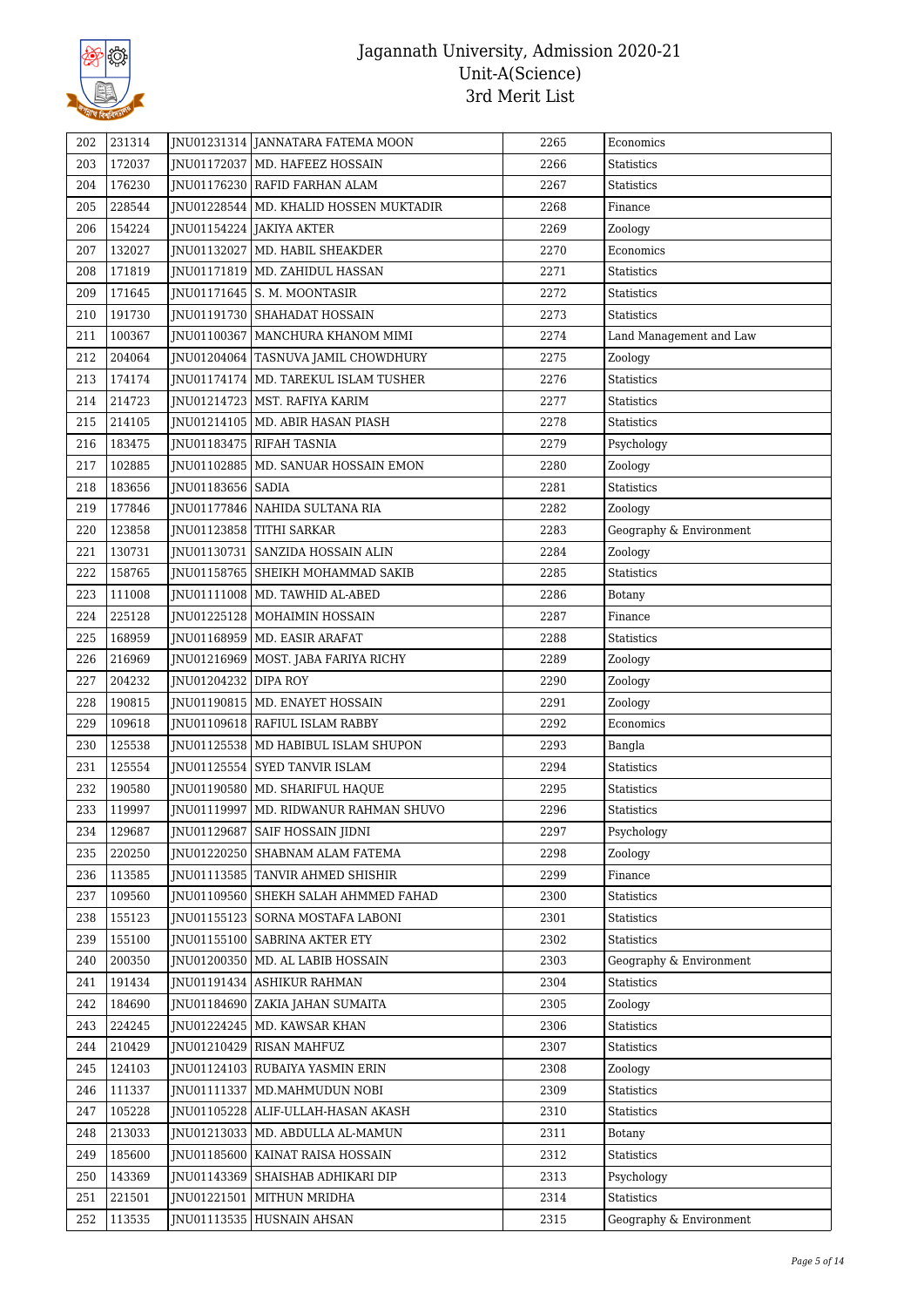

| 253 | 227334 |             | JNU01227334 TAMANNA AKTER                | 2316 | Statistics                               |
|-----|--------|-------------|------------------------------------------|------|------------------------------------------|
| 254 | 191950 |             | JNU01191950 ABRAR ZAHIN RAAD             | 2317 | <b>Statistics</b>                        |
| 255 | 193680 |             | JNU01193680 SUMAIYA JAHAN IKRA           | 2318 | Botany                                   |
| 256 | 217418 |             | JNU01217418   MOST. ANAR KOLI AKHI       | 2319 | Botany                                   |
| 257 | 179955 |             | JNU01179955 AURNOB CHANDRA DAS           | 2320 | Economics                                |
| 258 | 228907 |             | JNU01228907 SOURAV CHANDRA PAUL          | 2321 | Zoology                                  |
| 259 | 103793 |             | JNU01103793 AL IMRAN PIAS                | 2322 | Statistics                               |
|     | 220399 |             | JNU01220399 KANCHI AKTER KAJAL           | 2323 | Economics                                |
| 260 | 156098 |             | JNU01156098 ASGARI FATEMA RINKY HENA     | 2324 |                                          |
| 261 |        |             | JNU01124756 FARHANA YASMIN               |      | Zoology                                  |
| 262 | 124756 |             |                                          | 2325 | Botany                                   |
| 263 | 112899 |             | JNU01112899 SHAMMI AKTER SHOVA           | 2326 | <b>Botany</b>                            |
| 264 | 105594 |             | JNU01105594 YASIN AHMED                  | 2327 | <b>Statistics</b>                        |
| 265 | 197632 |             | JNU01197632 TASIKUL ISLAM                | 2328 | Botany                                   |
| 266 | 105227 |             | JNU01105227   IMRAN HASAN                | 2329 | Botany                                   |
| 267 | 211797 |             | JNU01211797 ABHIJIT SARKAR               | 2330 | Land Management and Law                  |
| 268 | 104127 |             | JNU01104127 NAYEEM MIA                   | 2331 | Statistics                               |
| 269 | 121804 |             | JNU01121804 JOY KANTI ROY                | 2332 | <b>Statistics</b>                        |
| 270 | 138675 |             | JNU01138675   MD. ABU SAYEED             | 2333 | <b>Botany</b>                            |
| 271 | 105986 |             | JNU01105986 FORHAD MIA                   | 2334 | Statistics                               |
| 272 | 179425 |             | JNU01179425 JANNATUL FARDOUES JINNAT     | 2335 | <b>Statistics</b>                        |
| 273 | 114766 |             | JNU01114766 MD. NASIM ALI                | 2336 | Statistics                               |
| 274 | 143051 |             | JNU01143051   ASIR INTISAR BHUIYAN RIFAT | 2337 | Statistics                               |
| 275 | 156375 |             | JNU01156375   FATEMA TUZ ZOHORA LABONNO  | 2338 | Geography & Environment                  |
| 276 | 215722 |             | JNU01215722   SAIF-IBN- HARUN            | 2339 | Botany                                   |
| 277 | 203368 |             | JNU01203368 HRISHITA DAS                 | 2340 | Botany                                   |
| 278 | 203363 |             | JNU01203363 SHREYASHI DEBI ANTARA        | 2341 | Public Administration                    |
| 279 | 157295 |             | JNU01157295   SHAH MD. MUTTAQI MUBASSHIR | 2342 | <b>Statistics</b>                        |
| 280 | 178107 |             | JNU01178107 FAREHA IBNAT SABA            | 2343 | Public Administration                    |
| 281 | 153041 | JNU01153041 | LAZIMA ISLAM                             | 2344 | Psychology                               |
| 282 | 104136 |             | JNU01104136   KRISHNA PADA SAHA ANABIL   | 2345 | Land Management and Law                  |
| 283 | 153150 |             | JNU01153150 TANJILA AKTER                | 2346 | Geography & Environment                  |
| 284 | 182381 |             | JNU01182381 TAYEBA SULTANA               | 2347 | Botany                                   |
| 285 | 188232 |             | JNU01188232   MD. TANVIR AHMED FAHIM     | 2348 | Economics                                |
| 286 | 164182 |             | JNU01164182 TAHARIMA TABASSUM            | 2349 | Botany                                   |
| 287 | 153236 |             | JNU01153236   SADIYA AKTER               | 2350 | Psychology                               |
| 288 | 167694 |             | JNU01167694   MD. SABBIR AHMED           | 2351 | Botany                                   |
| 289 | 112733 |             | JNU01112733 ADNAN JAMEE                  | 2352 | Institute of Education and Research(IER) |
| 290 | 210069 |             | JNU01210069   MD. MAHFUZUR RAHMAN MEHEDI | 2353 | Botany                                   |
| 291 | 124631 | JNU01124631 | MD. TAZMIR HOSSEN                        | 2354 | Economics                                |
| 292 | 218045 |             | INU01218045   MOST. NUSRAT JAHAN NISHAT  | 2355 | Geography & Environment                  |
| 293 | 124667 |             | JNU01124667   MD. SHAHED JAMIL           | 2356 | Geography & Environment                  |
| 294 | 177603 |             | JNU01177603 NUSRAT JAHAN                 | 2357 | Botany                                   |
| 295 | 153460 |             | JNU01153460 ASHRAFIA CHOWDHURY ANIKA     | 2358 | Botany                                   |
| 296 | 224763 |             | JNU01224763 ADNAN ABDUL BASIR            | 2359 | Botany                                   |
| 297 | 182825 | JNU01182825 | SABIKUNNAHER KONA                        | 2360 | Botany                                   |
| 298 | 188891 | JNU01188891 | NEYAZ AHAMED SUSMOY                      | 2361 | Economics                                |
| 299 | 103805 |             | JNU01103805   MD. ANAYET AL-SADI KHAN    | 2362 | Botany                                   |
| 300 | 182887 | JNU01182887 | <b>BOISHAKHI</b>                         | 2363 | Botany                                   |
| 301 | 153700 |             | JNU01153700 FARIA BINTA RAHMAN TANHA     | 2364 | Botany                                   |
| 302 | 182802 |             | JNU01182802 NAYLAHA FARIHA               | 2365 | Botany                                   |
| 303 | 153760 |             | JNU01153760 FARIA AMIN NISHUTI           | 2366 | Botany                                   |
|     |        |             |                                          |      |                                          |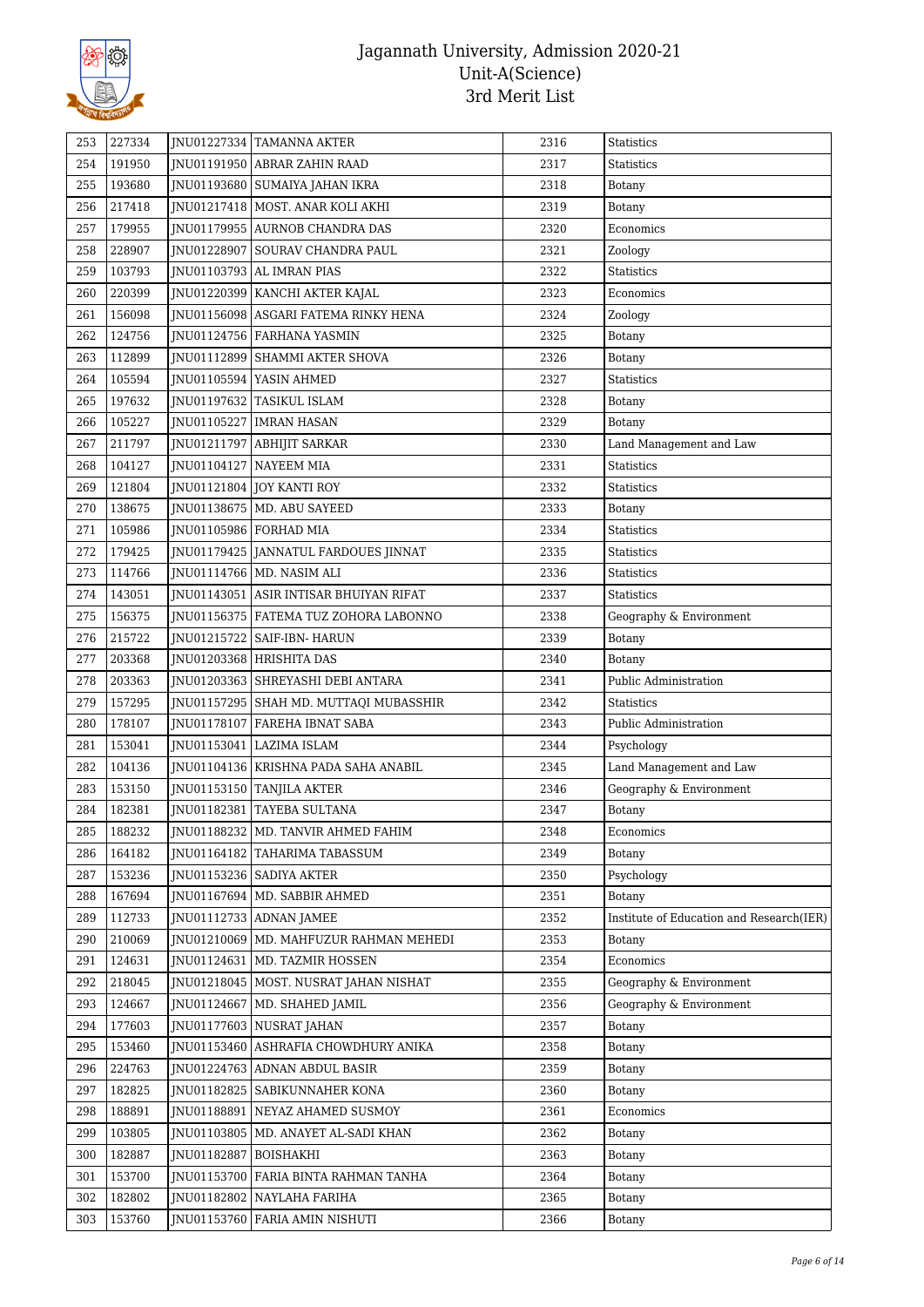

| 304 | 194477 | <b>INU01194477 NAHIDA AKTER BUSHRA</b>        | 2367 | Botany                           |
|-----|--------|-----------------------------------------------|------|----------------------------------|
| 305 | 205545 | JNU01205545   MD. MEHRAB HOSSAIN SHAKIB       | 2368 | <b>Botany</b>                    |
| 306 | 187910 | JNU01187910 RIFAH NANZIBA RICHI               | 2369 | <b>Botany</b>                    |
| 307 | 164878 | JNU01164878   MOST. JESMIN AKTER              | 2370 | Botany                           |
| 308 | 189637 | JNU01189637 SHAFIQUL ISLAM JONY               | 2371 | Psychology                       |
| 309 | 148204 | JNU01148204 RUBAIYAT-E-KABIR                  | 2372 | Botany                           |
| 310 | 158669 | JNU01158669   SUDIPTA BARUA                   | 2373 | Economics                        |
| 311 | 135450 | JNU01135450 PROBIR CHONDRO ROY PINKU          | 2374 | <b>Botany</b>                    |
| 312 | 164556 | JNU01164556   MST. JANNATUL FERDOUS           | 2375 | Land Management and Law          |
| 313 | 208612 | JNU01208612 TABASSUM MAKSUDA                  | 2376 | Psychology                       |
| 314 | 132542 | JNU01132542   MD.HASIBUL HAQUE                | 2377 | Botany                           |
| 315 | 220005 | JNU01220005   MD. AKHIRUZZAMAN                | 2378 | <b>Botany</b>                    |
| 316 | 216807 | JNU01216807   MST. SHAMIM ARA EMA             | 2379 | Botany                           |
| 317 | 150744 | JNU01150744   MUHAMMAD HASNAIN AHMED ABDULLAH | 2380 | Finance                          |
| 318 | 154161 | JNU01154161   NADIA JAHAN                     | 2381 | Botany                           |
| 319 | 125446 | JNU01125446 ARGHAY DEB PAUL                   | 2382 | Botany                           |
| 320 | 100456 | JNU01100456 ARUNIMA ROY                       | 2383 | Geography & Environment          |
| 321 | 135985 | JNU01135985   MD. ABIR HOSSAIN.               | 2384 | Public Administration            |
| 322 | 157122 | JNU01157122   SUMAIA AKTER                    | 2385 | Botany                           |
| 323 | 178387 | JNU01178387 AMENA ISLAM                       | 2386 | Geography & Environment          |
| 324 | 111067 | JNU01111067 NAHIYAN ASHRAF SIDDIQUE           | 2387 | <b>Botany</b>                    |
| 325 | 157276 | JNU01157276   SUMAIYA AKTER                   | 2388 | Botany                           |
| 326 | 204099 | JNU01204099 NAZMEEN SULTANA                   | 2389 | Economics                        |
| 327 | 190559 | JNU01190559 ABDULLAH AL MAHIN                 | 2390 | Botany                           |
| 328 | 185394 | JNU01185394 HRIDIKA DAS                       | 2391 | <b>Botany</b>                    |
| 329 | 166527 | JNU01166527   MST. MEHERUN NESA               | 2392 | Botany                           |
| 330 | 118065 | JNU01118065 ARAFAT ISLAM                      | 2393 | Psychology                       |
| 331 | 190584 | JNU01190584   MD. ASHIKUZZAMAN                | 2394 | Public Administration            |
| 332 | 228651 | JNU01228651   MD. SIFAT SHARIF                | 2395 | Public Administration            |
| 333 | 184005 | JNU01184005 ANIKA EBNATH BUSHRA               | 2396 | <b>Botany</b>                    |
| 334 | 205604 | <b>INU01205604 TANVIR MAHTAB TAFHIM</b>       | 2397 | <b>Botany</b>                    |
| 335 | 172868 | JNU01172868   MD. ABU SHIHAB                  | 2398 | Psychology                       |
| 336 | 158773 | JNU01158773   MOHAMOED MINHAZUL ALAM          | 2399 | Botany                           |
| 337 | 170477 | JNU01170477   MD ZIHAD MOLLA                  | 2400 | Botany                           |
| 338 | 161609 | JNU01161609   MD. RAFSAN JANI ROMAN           | 2401 | Botany                           |
| 339 | 181353 | JNU01181353 NILOY DEBNATH                     | 2402 | Geography & Environment          |
| 340 | 120779 | JNU01120779   MD. FATTAH AL FAHIM             | 2403 | Botany                           |
| 341 | 210290 | JNU01210290   MD. TAZMUL HASAN AZIM           | 2404 | Botany                           |
| 342 | 105578 | JNU01105578 AL RAFATUL HASIB                  | 2405 | Economics                        |
| 343 | 221260 | JNU01221260 TANVIR AHAMED FOYSAL              | 2406 | Public Administration            |
| 344 | 210276 | JNU01210276   HASIN ABRAR                     | 2407 | Geography & Environment          |
| 345 | 113311 | JNU01113311   MD. ASIF RAHMAN                 | 2408 | Economics                        |
| 346 | 132466 | JNU01132466   MD. ROBAI MIA                   | 2409 | Accounting & Information Systems |
| 347 | 207325 | JNU01207325   IFTEAR AHMMED                   | 2410 | Botany                           |
| 348 | 170115 | JNU01170115 TAJNIN TAMANNA                    | 2411 | Botany                           |
| 349 | 210385 | JNU01210385 SUJIT BISWAS                      | 2412 | Botany                           |
| 350 | 124571 | JNU01124571 TAHERUNNESA SATHI                 | 2413 | Botany                           |
| 351 | 111295 | JNU01111295   MD. ABDUL SATTAR                | 2414 | Botany                           |
| 352 | 200686 | JNU01200686   MD. NAHID HASAN                 | 2415 | Geography & Environment          |
| 353 | 133110 | JNU01133110 RABBIKUL RIAD                     | 2416 | Psychology                       |
| 354 | 187445 | JNU01187445   DIYA BISWAS                     | 2417 | Psychology                       |
|     |        |                                               |      |                                  |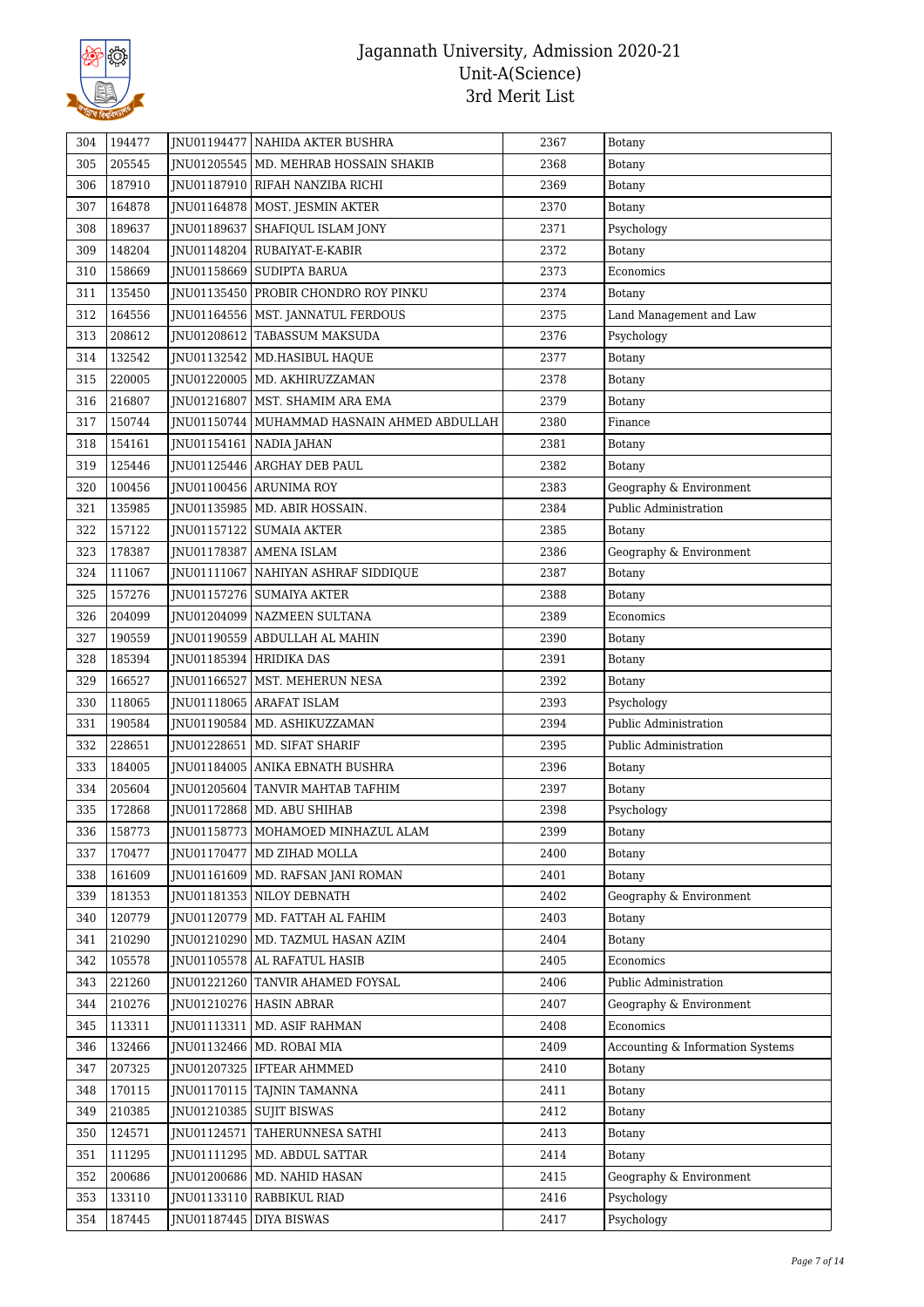

| 355 | 211512 |                              | INU01211512 TIRTHO SIKDER                | 2418 | Geography & Environment                  |
|-----|--------|------------------------------|------------------------------------------|------|------------------------------------------|
| 356 | 119727 | JNU01119727 ASHA MONI        |                                          | 2419 | Economics                                |
| 357 | 148416 |                              | JNU01148416 SABUJ CHANDRO BARMAN         | 2420 | Geography & Environment                  |
| 358 | 142004 |                              | JNU01142004   MST. HALIMA KHATUN         | 2421 | Geography & Environment                  |
| 359 | 104154 | JNU01104154 MD. RIFAT        |                                          | 2422 | Economics                                |
| 360 | 136504 |                              | JNU01136504   MD. MOFAJJAL ISLAM         | 2423 | Geography & Environment                  |
| 361 | 170554 |                              | JNU01170554   M.D HASIBUL ISLAM ROCKY    | 2424 | Economics                                |
| 362 | 185058 |                              | JNU01185058 ALIUL HASSAN OLEE            | 2425 | Finance                                  |
| 363 | 204015 |                              | JNU01204015   SANJIDA TASNIM ALIFA       | 2426 | Psychology                               |
| 364 | 142713 |                              | JNU01142713   MD. AZIZUL HAQUE           | 2427 | Social Work                              |
| 365 | 159665 |                              | JNU01159665   MAHMUDA AFROZE SAMIA       | 2428 | Geography & Environment                  |
| 366 | 101998 |                              | JNU01101998   MAIMONA FAIZA MONISHA      | 2429 | Public Administration                    |
| 367 | 117973 |                              | JNU01117973   MD. SHISHIR HOSSAIN SABBIR | 2430 | Economics                                |
| 368 | 218088 |                              | JNU01218088   MOST. MISHU AKTER          | 2431 | Economics                                |
| 369 | 170484 |                              | JNU01170484   MD. NAEEM HOSSAION         | 2432 | Mass Communication and Journalism        |
| 370 | 191326 |                              | JNU01191326 JANNAT AKTER                 | 2433 | Geography & Environment                  |
| 371 | 220852 |                              | JNU01220852 TAMANNA FARHANA URMI         | 2434 | Bangla                                   |
| 372 | 176562 |                              | JNU01176562 JUNAED HOSSAIN               | 2435 | <b>Political Science</b>                 |
| 373 | 199899 |                              | JNU01199899   MD. MOHSIN PATHAN          | 2436 | Economics                                |
| 374 | 137893 |                              | JNU01137893   MD. SHOFEQUL ISLAM         | 2437 | Finance                                  |
| 375 | 173094 |                              | JNU01173094   MD. SHAKIL MAHMUD          | 2438 | Economics                                |
| 376 | 185180 |                              | JNU01185180   IFFATH FADBELA NAYELA      | 2439 | Psychology                               |
| 377 | 218654 | JNU01218654   FATIMA         |                                          | 2440 | Psychology                               |
| 378 | 143771 |                              | JNU01143771   MD. SHAKIL MIA             | 2441 | Economics                                |
| 379 | 135125 |                              | JNU01135125   MOST. KASHMERI JANNAT      | 2442 | Geography & Environment                  |
| 380 | 114368 |                              | JNU01114368 PRITOM MOJUMDER              | 2443 | Geography & Environment                  |
| 381 | 200921 | JNU01200921                  | <b>TAPON RAY</b>                         | 2444 | Bangla                                   |
| 382 | 225232 |                              | JNU01225232   MD. MAHIR SHARIAR HAQUE    | 2445 | Economics                                |
| 383 | 173079 |                              | JNU01173079   MD. MOSTAKIN PK            | 2446 | Mass Communication and Journalism        |
| 384 | 114358 |                              | JNU01114358   AFZAL HOSSEN               | 2447 | Economics                                |
| 385 | 133723 | <b>INU01133723 TUBA KHAN</b> |                                          | 2448 | Mass Communication and Journalism        |
| 386 | 167875 |                              | JNU01167875   MD. SADMAN MEZBAH SAKIB    | 2449 | Economics                                |
| 387 | 203375 |                              | JNU01203375 JOYEE NANDI                  | 2450 | Economics                                |
| 388 | 208553 |                              | INU01208553   JERIN FATEMA MIM           | 2451 | Geography & Environment                  |
| 389 | 153114 |                              | JNU01153114 ANIQA TAHSIN FATEMA          | 2452 | Institute of Education and Research(IER) |
| 390 | 112702 |                              | JNU01112702   NURUL HASIB GUFRAN         | 2453 | Psychology                               |
| 391 | 189811 |                              | JNU01189811   TONMOY KUMAR DAS           | 2454 | Bangla                                   |
| 392 | 191642 | JNU01191642                  | SARKAR FAHIM FOYSAL NILOY                | 2455 | Geography & Environment                  |
| 393 | 216550 |                              | JNU01216550 ARUPORNA SARKER NIDHI        | 2456 | Geography & Environment                  |
| 394 | 220645 |                              | JNU01220645 ASHIK PODDER                 | 2457 | Mass Communication and Journalism        |
| 395 | 164693 |                              | <b>INU01164693   MAHBUBA KHATUN</b>      | 2458 | Geography & Environment                  |
| 396 | 197075 |                              | JNU01197075   MD. TOWHID KHANDAKER HASIB | 2459 | Economics                                |
| 397 | 158577 |                              | JNU01158577   MD. ABDULLA AL HASAN       | 2460 | Geography & Environment                  |
| 398 | 216094 |                              | JNU01216094   NURA AL HOWA SADIKA        | 2461 | Mass Communication and Journalism        |
| 399 | 111702 | JNU01111702                  | SADYA AL JANNAT                          | 2462 | Accounting & Information Systems         |
| 400 | 188849 |                              | JNU01188849 ARGHA DAS DHRUBA             | 2463 | Psychology                               |
| 401 | 164782 |                              | JNU01164782   MST. RABEYA BUSHRA         | 2464 | Mass Communication and Journalism        |
| 402 | 153650 |                              | JNU01153650 SUMAYA AFRIN SRABONI         | 2465 | Geography & Environment                  |
| 403 | 219656 |                              | JNU01219656   MD. MAHDI HASAN SHAFI      | 2466 | Anthropology                             |
| 404 | 111733 |                              | JNU01111733 CHAITI CHAKI                 | 2467 | Psychology                               |
| 405 | 190721 | JNU01190721                  | RAYHAN IBRAHIM                           | 2468 | Economics                                |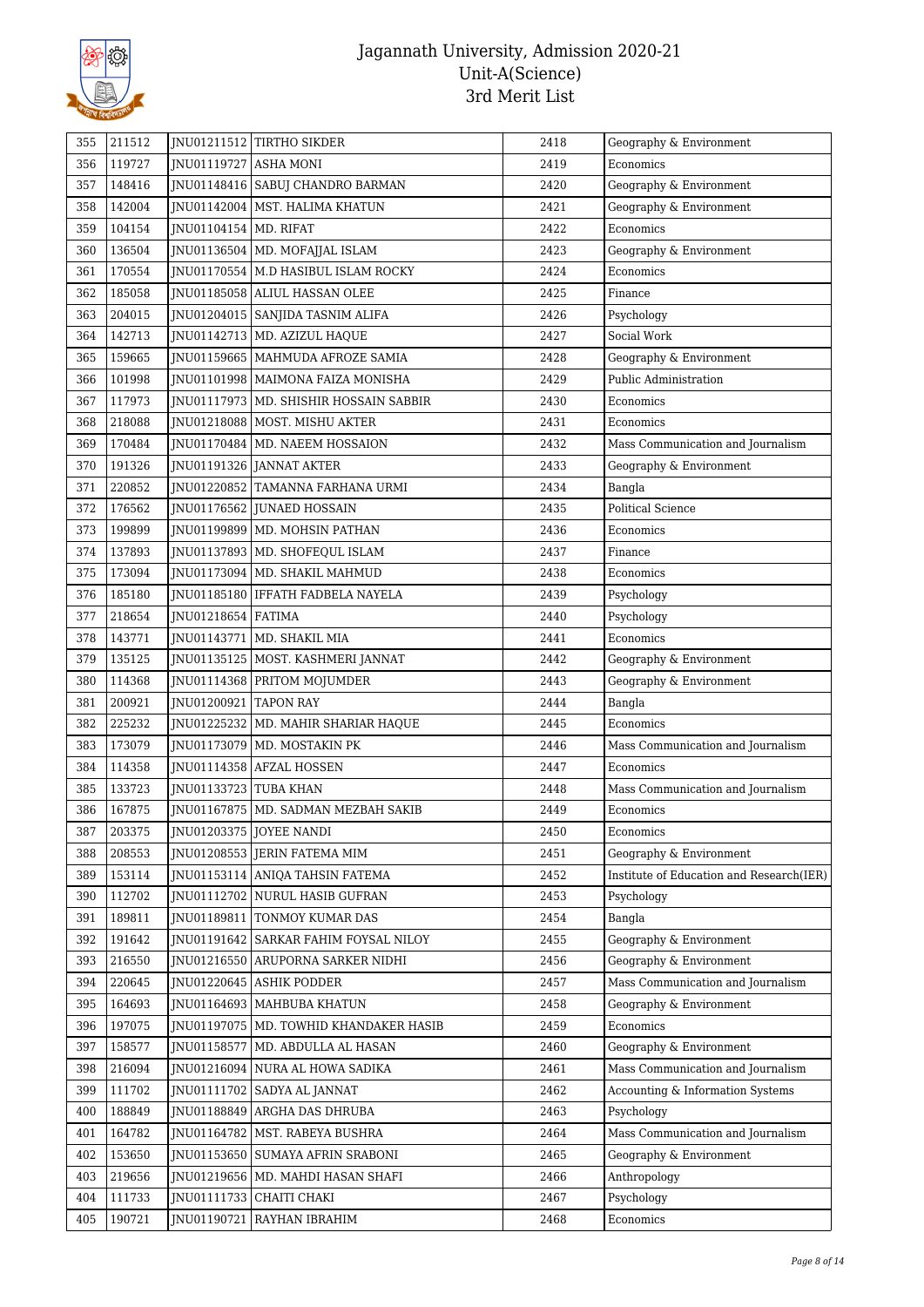

| 406 | 195295 |                         | JNU01195295   SAJIUL ALAM                 | 2469 | Marketing                         |
|-----|--------|-------------------------|-------------------------------------------|------|-----------------------------------|
| 407 | 110541 |                         | JNU01110541   MD. SHARIFUL ISLAM          | 2470 | <b>Management Studies</b>         |
| 408 | 193227 |                         | JNU01193227 HOMAYRA ASHPIA ARPEE          | 2471 | Mass Communication and Journalism |
| 409 | 193242 |                         | JNU01193242 HAFSA BINTY ZAKIR             | 2472 | Economics                         |
| 410 | 147883 |                         | JNU01147883   MD JULKAR NAYEEN MAHFUZ     | 2473 | Marketing                         |
| 411 | 193237 |                         | JNU01193237 PRANTI DEB NATH               | 2474 | Economics                         |
| 412 | 183073 | JNU01183073 UMA ISLAM   |                                           | 2475 | Psychology                        |
| 413 | 189253 |                         | JNU01189253   MD. ISTIAK AHAMED           | 2476 | Geography & Environment           |
| 414 | 136188 |                         | JNU01136188   MD. NAYEM ASRAF             | 2477 | Bangla                            |
| 415 | 217146 |                         | JNU01217146   LAMYA KARIM KAWAMI          | 2478 | Psychology                        |
| 416 | 219771 |                         | JNU01219771   MD. RAQIBUL ISLAM           | 2479 | Mass Communication and Journalism |
| 417 | 183084 |                         | JNU01183084 NUSRAT JAHAN DINA             | 2480 | Geography & Environment           |
| 418 | 112037 |                         | JNU01112037 JANNATUL MOUA                 | 2481 | Accounting & Information Systems  |
| 419 | 151146 |                         | JNU01151146   MASUM BILLAH                | 2482 | Psychology                        |
| 420 | 154048 |                         | JNU01154048   NATASHA AKTER               | 2483 | Accounting & Information Systems  |
| 421 | 102596 |                         | JNU01102596   MD. TANVIR AHMMED SHUVO     | 2484 | Bangla                            |
| 422 | 216305 |                         | JNU01216305   MOSARRAT JAHAN NUHA         | 2485 | Public Administration             |
| 423 | 154151 |                         | JNU01154151   MOMANA AKTER                | 2486 | Accounting & Information Systems  |
| 424 | 189774 |                         | JNU01189774   SHAHIDIN MAHMUD             | 2487 | Accounting & Information Systems  |
| 425 | 151618 |                         | JNU01151618   MD. FAISAL MOJUMDER RIFAT   | 2488 | Psychology                        |
| 426 | 177701 |                         | JNU01177701 UMMAY KHAIRUNNAHAR RIMI       | 2489 | Psychology                        |
| 427 | 161217 |                         | JNU01161217   DIPRAJ DHAR                 | 2490 | Geography & Environment           |
| 428 | 190108 |                         | JNU01190108   TIHIM HOSSAIN TANIK         | 2491 | Psychology                        |
| 429 | 170357 | JNU01170357 PRINCE SHIL |                                           | 2492 | Bangla                            |
| 430 | 129473 |                         | JNU01129473   PROSHANTO MOHAMMAD SHIMUL   | 2493 | Sociology                         |
| 431 | 171579 | JNU01171579             | SABBIR AHMED                              | 2494 | Geography & Environment           |
| 432 | 125004 |                         | JNU01125004   SM.ABRAR FAISAL             | 2495 | <b>Political Science</b>          |
| 433 | 113475 |                         | JNU01113475   ASMA KHATUN                 | 2496 | Geography & Environment           |
| 434 | 124403 | JNU01124403             | NISHAT TABASSUM MOULY                     | 2497 | Public Administration             |
| 435 | 139556 |                         | JNU01139556   MD. RAYHAN KABIR            | 2498 | <b>Political Science</b>          |
| 436 | 140762 |                         | INU01140762   MAHABUBA KHANAM POLY        | 2499 | Psychology                        |
| 437 | 183834 |                         | JNU01183834   SHARMIN AKTER BITHI         | 2500 | Geography & Environment           |
| 438 | 102911 |                         | JNU01102911   MAHIUDDIN SHARKER           | 2501 | Accounting & Information Systems  |
| 439 | 110624 |                         | JNU01110624   MOHAMMAD RIDWAN AHMED TUHIN | 2502 | Geography & Environment           |
| 440 | 119245 |                         | JNU01119245   ZILY BAISHYA RIMA           | 2503 | Psychology                        |
| 441 | 103006 |                         | JNU01103006 GAUTOM CHANDRA BISHASORMA     | 2504 | Geography & Environment           |
| 442 | 136223 |                         | JNU01136223   MD. MEHEDI HASAN            | 2505 | Public Administration             |
| 443 | 190897 | JNU01190897             | MUHAMMAD ABDULLAH AL MASUD                | 2506 | Psychology                        |
| 444 | 149629 | JNU01149629             | SABBIR AHAMED RAFI                        | 2507 | Geography & Environment           |
| 445 | 191190 |                         | JNU01191190   MD. ABU TAHER               | 2508 | Psychology                        |
| 446 | 119275 |                         | JNU01119275   SHAKIRA BOKSH               | 2509 | Accounting & Information Systems  |
| 447 | 155263 |                         | JNU01155263   TAHSINA TASNIM              | 2510 | Bangla                            |
| 448 | 129455 |                         | JNU01129455   MD. ASHIKUR RAHMAN          | 2511 | Psychology                        |
| 449 | 170940 | JNU01170940 DURJOY DAS  |                                           | 2512 | Psychology                        |
| 450 | 105817 | JNU01105817             | MUSTAFIJUR RAHMAN                         | 2513 | Public Administration             |
| 451 | 112444 | JNU01112444             | SADIA NOWSHIN                             | 2514 | Psychology                        |
| 452 | 150573 |                         | JNU01150573   MD. NAIMUR RAHMAN           | 2515 | Psychology                        |
| 453 | 204595 |                         | JNU01204595   LABONNO DAS TITHI           | 2516 | Geography & Environment           |
| 454 | 231611 |                         | JNU01231611   PRODIPTA DAS                | 2517 | Geography & Environment           |
| 455 | 136171 |                         | JNU01136171   MD. RUBEL RANA              | 2518 | Geography & Environment           |
| 456 | 141264 |                         | JNU01141264   MST. SATHI KHATUN           | 2519 | Psychology                        |
|     |        |                         |                                           |      |                                   |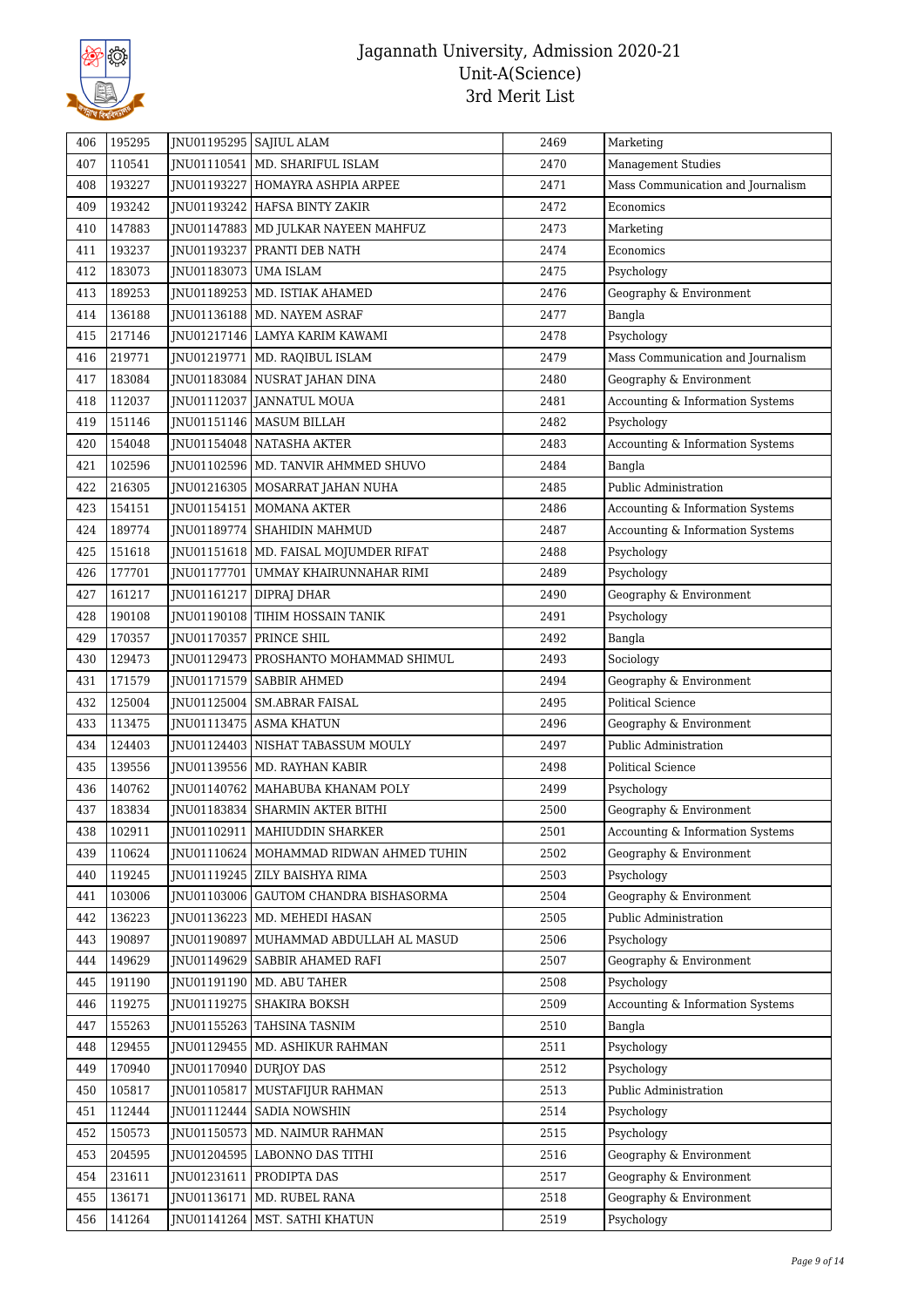

| 457 | 122688 |                          | JNU01122688   MD JAHIDUL HASAN            | 2520 | Geography & Environment                  |
|-----|--------|--------------------------|-------------------------------------------|------|------------------------------------------|
| 458 | 185848 |                          | JNU01185848   MAYNA AKTER                 | 2521 | Geography & Environment                  |
| 459 | 116160 |                          | JNU01116160   MD. BADOL HOSSEN            | 2522 | Accounting & Information Systems         |
| 460 | 109863 |                          | JNU01109863   MD. ABDULLAH NEAZ           | 2523 | Islamic History and Culture              |
| 461 | 135858 |                          | JNU01135858   MD. NABIL BIN ZAKIR         | 2524 | Marketing                                |
| 462 | 120595 |                          | JNU01120595 DURJOY DEBNATH                | 2525 | Public Administration                    |
| 463 | 131827 |                          | JNU01131827 NUSRAT JAHAN                  | 2526 | Bangla                                   |
| 464 | 123181 | JNU01123181              | EFTEKAR ALAM                              | 2527 | Institute of Education and Research(IER) |
| 465 | 224274 |                          | JNU01224274 EMON SHARIF                   | 2528 | Geography & Environment                  |
| 466 | 128844 | JNU01128844              | MD. JONY HOSSAIN                          | 2529 | Psychology                               |
| 467 | 143753 | JNU01143753 NURALAM      |                                           | 2530 | Public Administration                    |
| 468 | 230077 | JNU01230077   MD. KAYES  |                                           | 2531 | Accounting & Information Systems         |
| 469 | 205850 |                          | JNU01205850   MD. IMRAN HASSAN JOY        | 2532 | Geography & Environment                  |
| 470 | 127932 | JNU01127932              | <b>SUMAYA</b>                             | 2533 | Geography & Environment                  |
| 471 | 224098 | JNU01224098   ABDUL ALIM |                                           | 2534 | Geography & Environment                  |
| 472 | 134502 | JNU01134502              | ANKHI AKTER                               | 2535 | <b>Management Studies</b>                |
| 473 | 156298 | JNU01156298              | <b>SUMAIYA AKTER</b>                      | 2536 | Public Administration                    |
| 474 | 198429 |                          | JNU01198429   MD. MAHIN KHAN              | 2537 | Geography & Environment                  |
| 475 | 210431 |                          | JNU01210431   MD.MASUD RANA SWEIT         | 2538 | <b>Political Science</b>                 |
| 476 | 113823 |                          | JNU01113823   MD. SAKIL ALI               | 2539 | Geography & Environment                  |
| 477 | 106647 |                          | INU01106647 HAFIZUR RAHAMAN               | 2540 | Geography & Environment                  |
| 478 | 181859 |                          | JNU01181859   MD. OMOR FARUK              | 2541 | Public Administration                    |
| 479 | 181854 |                          | JNU01181854 FIJUN NUR ZIHAN               | 2542 | Geography & Environment                  |
| 480 | 120787 |                          | JNU01120787   A. N. M ZANNAT ANSARY       | 2543 | Geography & Environment                  |
| 481 | 106300 |                          | JNU01106300   MD. ATIKUR RAHMAN           | 2544 | Geography & Environment                  |
| 482 | 125838 |                          | JNU01125838   TONMOY ROY                  | 2545 | Psychology                               |
| 483 | 114687 |                          | JNU01114687   MD HOSSAIN MIA              | 2546 | Geography & Environment                  |
| 484 | 114342 |                          | JNU01114342   MD. TOWFIKUL ISLAM          | 2547 | Geography & Environment                  |
| 485 | 231617 | JNU01231617              | TAHMINA AKTER                             | 2548 | Accounting & Information Systems         |
| 486 | 163510 | JNU01163510              | SHAYEDUL ISLAM                            | 2549 | Geography & Environment                  |
| 487 | 152009 |                          | JNU01152009   MD. ARIFUL ISLAM            | 2550 | Psychology                               |
| 488 | 207188 |                          | JNU01207188   MD. ARFIN ISLAM             | 2551 | Marketing                                |
| 489 | 225916 |                          | JNU01225916   MD. AL-ZABER HOSSAIN MOLLAH | 2552 | Geography & Environment                  |
| 490 | 195485 |                          | JNU01195485 AYESHA SIDDIKA SHIFA          | 2553 | Psychology                               |
| 491 | 179165 |                          | JNU01179165   NAZIA SULTANA               | 2554 | Accounting & Information Systems         |
| 492 | 163512 |                          | JNU01163512   MOHAMMAD MASUM ALAM         | 2555 | Accounting & Information Systems         |
| 493 | 186984 |                          | JNU01186984   SHOWMIK MAJUMDER            | 2556 | Political Science                        |
| 494 | 119418 |                          | JNU01119418   SAMIN YEASER SOUMEE         | 2557 | Psychology                               |
| 495 | 118627 |                          | JNU01118627   FARIHA KHAN NAZAH           | 2558 | Psychology                               |
| 496 | 139344 | JNU01139344 SHUVO SEN    |                                           | 2559 | Political Science                        |
| 497 | 153043 |                          | JNU01153043   SABAH ASFAR                 | 2560 | Psychology                               |
| 498 | 193115 |                          | JNU01193115   LAMEYA LUMZA                | 2561 | Geography & Environment                  |
| 499 | 166704 |                          | JNU01166704   PRANTO KUMER PRAMANIK       | 2562 | Psychology                               |
| 500 | 226981 |                          | JNU01226981   JOYA PROVA BOSE             | 2563 | Psychology                               |
| 501 | 169372 |                          | JNU01169372   MD. TAWHID AHMED            | 2564 | Public Administration                    |
| 502 | 231203 |                          | JNU01231203   NUR-A- JANNAT HEYA MONY     | 2565 | Geography & Environment                  |
| 503 | 188170 |                          | JNU01188170 SHANTONU DAS                  | 2566 | Geography & Environment                  |
| 504 | 182373 | JNU01182373              | MST. SADIA SINTHIA BITHI                  | 2567 | Accounting & Information Systems         |
| 505 | 132014 | JNU01132014              | TURJOY SAHA DIP                           | 2568 | Public Administration                    |
| 506 | 134243 |                          | JNU01134243   MST. JANNATUL MAUWA         | 2569 | Geography & Environment                  |
| 507 | 160606 | JNU01160606              | MUHAMMAD JUNAYED                          | 2570 | Public Administration                    |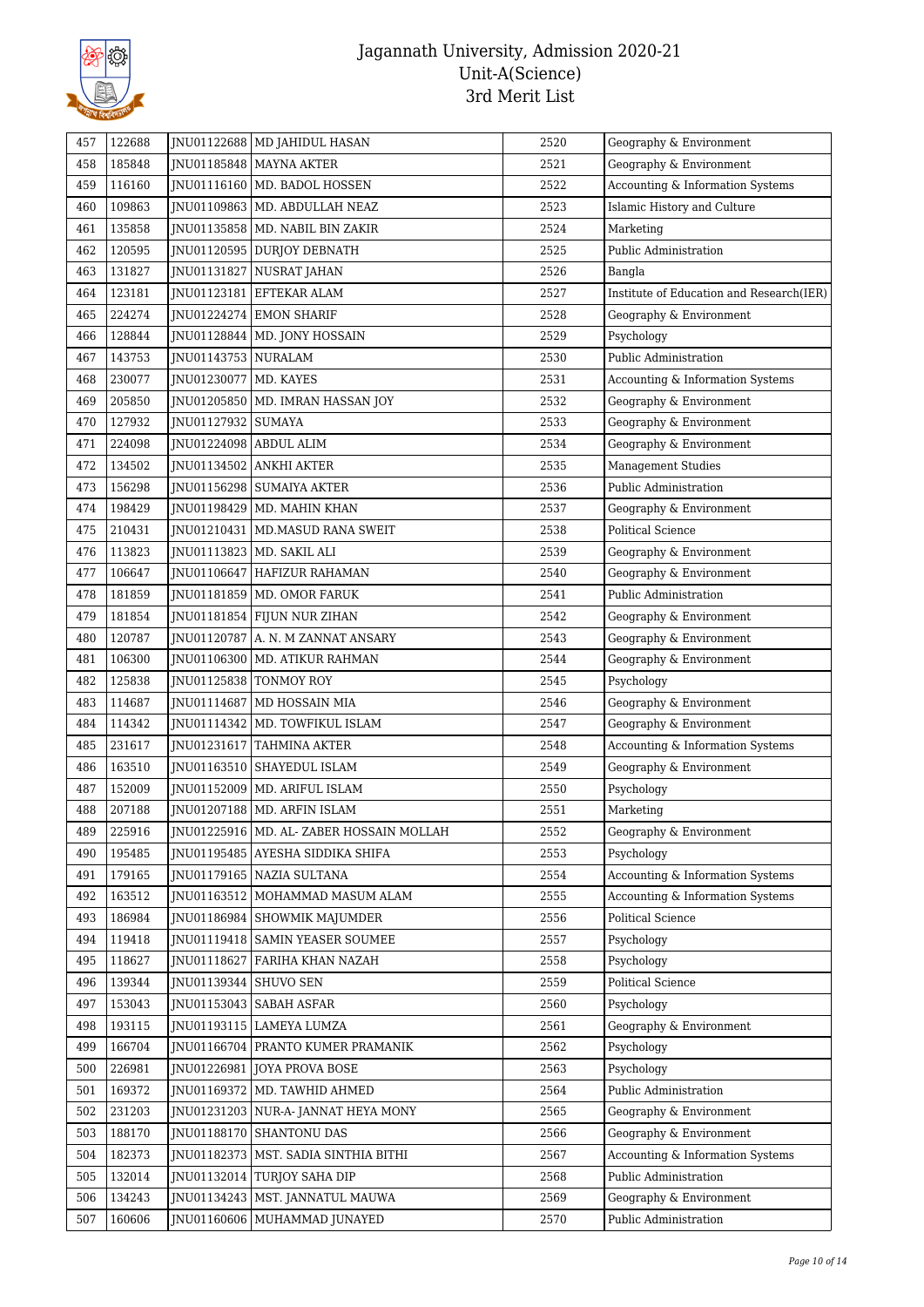

| 508 | 132064 | JNU01132064   MD. SABBIR |                                           | 2571 | Geography & Environment                  |
|-----|--------|--------------------------|-------------------------------------------|------|------------------------------------------|
| 509 | 182475 |                          | JNU01182475 JOTI PRIYA KAR                | 2572 | Institute of Education and Research(IER) |
| 510 | 188609 |                          | JNU01188609 SIFAT JAHAN SWARNA            | 2573 | <b>Political Science</b>                 |
| 511 | 200430 | JNU01200430              | MD. SURUZZAMAN                            | 2574 | Institute of Education and Research(IER) |
| 512 | 153539 |                          | INU01153539 AMRITA RANI KARMAKAR          | 2575 | Geography & Environment                  |
| 513 | 131777 |                          | JNU01131777   MOST.KOTHIKA AKTER          | 2576 | <b>Political Science</b>                 |
| 514 | 188776 |                          | JNU01188776   SAMIT CHAKROBORTY           | 2577 | Anthropology                             |
| 515 | 208525 |                          | JNU01208525   SUMIYA IBNAT                | 2578 | Psychology                               |
| 516 | 130529 | JNU01130529   MIM AKTER  |                                           | 2579 | Psychology                               |
| 517 | 147861 | JNU01147861              | MD.SHAJID AHMED                           | 2580 | Islamic History and Culture              |
| 518 | 203714 |                          | JNU01203714 JANNATUL MAWA SWARNA          | 2581 | Accounting & Information Systems         |
| 519 | 165372 | JNU01165372 AFIA ANJUM   |                                           | 2582 | Psychology                               |
| 520 | 144792 | JNU01144792              | MD. ZIKRUL BARI TOMAL                     | 2583 | <b>Management Studies</b>                |
| 521 | 154794 |                          | JNU01154794 SUFI-UN-NUR OHI               | 2584 | Public Administration                    |
| 522 | 124733 |                          | JNU01124733   MD. SHARIFUL ISLAM          | 2585 | Geography & Environment                  |
| 523 | 102412 | JNU01102412   AL RAFUE   |                                           | 2586 | Psychology                               |
| 524 | 209906 |                          | JNU01209906 ARAFAT RAHAMAN                | 2587 | Psychology                               |
| 525 | 110821 |                          | JNU01110821 TANVIR AHMED                  | 2588 | Institute of Education and Research(IER) |
| 526 | 182973 |                          | JNU01182973   KHANDAKER MAKHNUNA TABASSUM | 2589 | Geography & Environment                  |
| 527 | 210457 |                          | JNU01210457 SHANTO DAS                    | 2590 | Psychology                               |
| 528 | 194564 |                          | JNU01194564 SHAMIMA AKTER SHAMMY          | 2591 | <b>Political Science</b>                 |
| 529 | 218411 |                          | JNU01218411   MST. NISHAT TASNIM TINNI    | 2592 | Accounting & Information Systems         |
| 530 | 209978 |                          | JNU01209978   MD.IMRAN KHAN               | 2593 | Geography & Environment                  |
| 531 | 227100 |                          | JNU01227100 SUSMITA SARDER PARNA          | 2594 | Psychology                               |
| 532 | 165060 |                          | JNU01165060   SADIA ISLAM                 | 2595 | Geography & Environment                  |
| 533 | 225003 |                          | JNU01225003   MD.SAIFUL ISLAM             | 2596 | Marketing                                |
| 534 | 123442 | JNU01123442              | NABILA RAHMAN                             | 2597 | Geography & Environment                  |
| 535 | 154254 |                          | JNU01154254   MST. AFIA BUSHRA ESHA       | 2598 | Psychology                               |
| 536 | 210044 | JNU01210044              | TOUSIF HOSSAIN MISSION                    | 2599 | Accounting & Information Systems         |
| 537 | 210053 |                          | JNU01210053   ASIF AHMED RAFI             | 2600 | Geography & Environment                  |
| 538 | 202344 |                          | JNU01202344   SABIRA MAHJABIN             | 2601 | Anthropology                             |
| 539 | 118729 |                          | JNU01118729 JANNATUL FERDOUS              | 2602 | Psychology                               |
| 540 | 100463 |                          | JNU01100463   SAMIA SHARMIN RIKHA         | 2603 | Institute of Education and Research(IER) |
| 541 | 103585 |                          | JNU01103585   RASHADUR RAHMAN HRIDOY      | 2604 | Psychology                               |
| 542 | 194706 |                          | JNU01194706   FATEMA JANNAT               | 2605 | Psychology                               |
| 543 | 193423 |                          | JNU01193423   MALIHA TABASSUM             | 2606 | <b>Management Studies</b>                |
| 544 | 136545 |                          | JNU01136545   NOMAYAR HOSAIN NAHID        | 2607 | Political Science                        |
| 545 | 131290 |                          | JNU01131290 ORPITA DATTA ROY ORPA         | 2608 | Psychology                               |
| 546 | 149021 | JNU01149021              | MOSA. TAHIRA AKTERI ANEE                  | 2609 | Psychology                               |
| 547 | 101899 | JNU01101899              | <b>LAMIA TASNIM ORPY</b>                  | 2610 | Psychology                               |
| 548 | 221158 | JNU01221158              | TAWHID AHMED                              | 2611 | Psychology                               |
| 549 | 109791 | JNU01109791              | REZWANUL KARIM                            | 2612 | Psychology                               |
| 550 | 159269 | JNU01159269              | SAZZAD HOSSAIN ROBIN                      | 2613 | Psychology                               |
| 551 | 183777 | JNU01183777              | SHOHORAT BHUIYAN                          | 2614 | Psychology                               |
| 552 | 204141 | JNU01204141              | FARIHA AKTER                              | 2615 | Psychology                               |
| 553 | 231409 | JNU01231409              | UFIA JAHAN                                | 2616 | Institute of Education and Research(IER) |
| 554 | 187902 | JNU01187902              | <b>JANNATUL MAOWA</b>                     | 2617 | Psychology                               |
| 555 | 133665 | JNU01133665              | NISHAT JAHAN SUMI                         | 2618 | Institute of Education and Research(IER) |
| 556 | 100644 | JNU01100644              | <b>SHARMIN AKTER JUI</b>                  | 2619 | Institute of Education and Research(IER) |
| 557 | 143218 |                          | JNU01143218   MD. AL-IMRAN                | 2620 | Political Science                        |
| 558 | 191075 |                          | JNU01191075 JAWAD UL ISLAM                | 2621 | Psychology                               |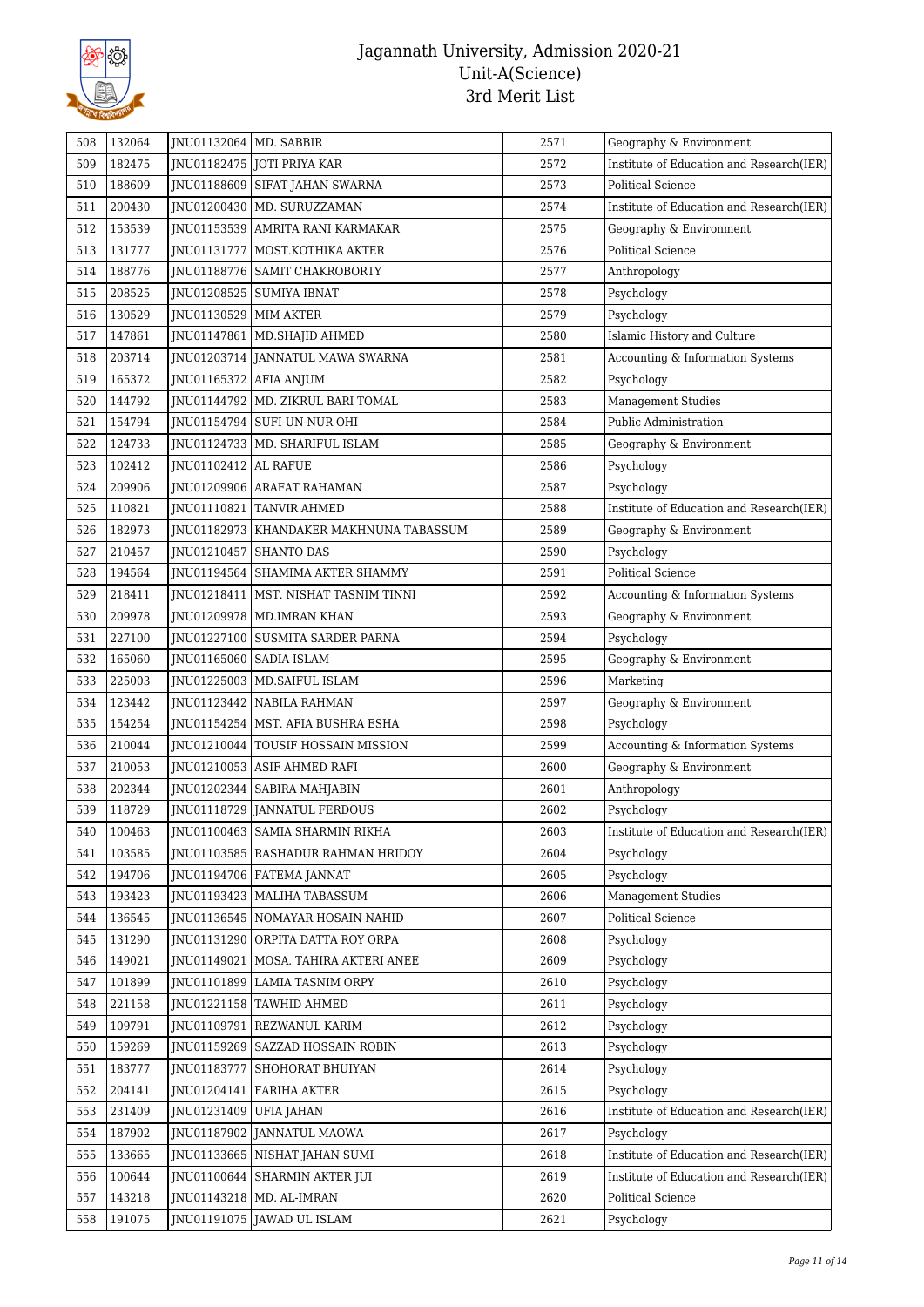

| 559 | 228689 |                        | JNU01228689 RESHADUL ISLAM              | 2622 | Psychology                        |
|-----|--------|------------------------|-----------------------------------------|------|-----------------------------------|
| 560 | 205720 |                        | JNU01205720 SARWAR HOSSAIN FAHAD        | 2623 | Psychology                        |
| 561 | 136841 |                        | JNU01136841 NUR FARHAN BUBUN            | 2624 | Management Studies                |
| 562 | 209108 | JNU01209108   POLLOBI  |                                         | 2625 | <b>Political Science</b>          |
| 563 | 125186 |                        | JNU01125186   K.M.ABDULLAH NAYON        | 2626 | History                           |
| 564 | 220076 |                        | JNU01220076 RIANA RAHMAN                | 2627 | Sociology                         |
| 565 | 119029 |                        | JNU01119029 KEYA DAS GUPTA              | 2628 | <b>Political Science</b>          |
| 566 | 193621 |                        | JNU01193621   MST. SANZIDA PERVIN PUNOM | 2629 | Political Science                 |
| 567 | 214924 |                        | JNU01214924   MST. ZAKIA SIDDIQUE       | 2630 | History                           |
| 568 | 104177 |                        | JNU01104177   MD. MEHEDI HASAN KHAN     | 2631 | Accounting & Information Systems  |
| 569 | 112361 |                        | JNU01112361 RUMI KHATUN                 | 2632 | Sociology                         |
| 570 | 161838 |                        | JNU01161838   URNNOB MOJUMDER TONU      | 2633 | History                           |
| 571 | 184742 | JNU01184742 ASHA MONY  |                                         | 2634 | <b>Management Studies</b>         |
| 572 | 133825 |                        | JNU01133825   MST. ZAKIYA SULTANA       | 2635 | <b>Political Science</b>          |
| 573 | 195738 |                        | JNU01195738   FATEMA AKTER RITU         | 2636 | Social Work                       |
| 574 | 200394 |                        | JNU01200394   MD. LIYACOT ALI KALAMDAR  | 2637 | <b>Political Science</b>          |
| 575 | 211952 | JNU01211952            | CHIRONJIT PAUL                          | 2638 | Institute of Modern Language(IML) |
| 576 | 221474 |                        | JNU01221474 AMIR FOYSAL                 | 2639 | Marketing                         |
| 577 | 207403 |                        | JNU01207403   MD ABU KALAM              | 2640 | <b>Islamic Studies</b>            |
| 578 | 196053 |                        | JNU01196053   MD. SAKIB AREFIN          | 2641 | Philosophy                        |
| 579 | 179010 |                        | JNU01179010 NAYMA SULTANA NIHA          | 2642 | Marketing                         |
| 580 | 191228 |                        | JNU01191228   SAMAUN JOARDER            | 2643 | <b>Management Studies</b>         |
| 581 | 116353 |                        | JNU01116353   H. M. NOMAN               | 2644 | <b>Management Studies</b>         |
| 582 | 163778 | JNU01163778 RIAZ UDDIN |                                         | 2645 | Islamic History and Culture       |
| 583 | 192264 |                        | JNU01192264   MD. RIFAT MADHU           | 2646 | Marketing                         |
| 584 | 162986 |                        | JNU01162986   JANNATUL JAHARA           | 2647 | <b>Management Studies</b>         |
| 585 | 177317 |                        | JNU01177317 SHAJIUR RAHMAN RABBE        | 2648 | <b>Islamic Studies</b>            |
| 586 | 223189 |                        | JNU01223189   MD. RAKIB HOSSAIN         | 2649 | Marketing                         |
| 587 | 134896 |                        | JNU01134896 SUROVI RANI ROY             | 2650 | <b>Political Science</b>          |
| 588 | 211209 |                        | JNU01211209 BIJOY KUMAR PAUL            | 2651 | Sociology                         |
| 589 | 121697 |                        | JNU01121697 RAJIB KUMAR DHAR            | 2652 | Philosophy                        |
| 590 | 194129 |                        | JNU01194129 FARHIN AKTER SORUBHI        | 2653 | Social Work                       |
| 591 | 138577 |                        | JNU01138577 JADOP CHANDRA RAY           | 2654 | <b>Management Studies</b>         |
| 592 | 181951 |                        | JNU01181951   MD IMRAN HOSSAIN BHUIYAN  | 2655 | <b>Management Studies</b>         |
| 593 | 128619 |                        | JNU01128619 JAHANGIR ALAM SHIPON        | 2656 | Islamic History and Culture       |
| 594 | 186815 |                        | JNU01186815 NAFISA AKTER                | 2657 | <b>Management Studies</b>         |
| 595 | 139885 |                        | JNU01139885   MD. ATIQUL ISLAM          | 2658 | Anthropology                      |
| 596 | 116380 | JNU01116380            | AL HAJ HOSSAIN DORJOY                   | 2659 | <b>Management Studies</b>         |
| 597 | 105132 | JNU01105132            | ABDULLAH AL HASAN KHAN                  | 2660 | History                           |
| 598 | 159477 | JNU01159477            | MD. HOSSIN                              | 2661 | <b>Management Studies</b>         |
| 599 | 114403 | JNU01114403            | ANNANDO KUMER BISWAS                    | 2662 | <b>Management Studies</b>         |
| 600 | 218677 | JNU01218677            | <b>RUMA AKTER</b>                       | 2663 | Management Studies                |
| 601 | 148161 | JNU01148161            | MD. HASAN                               | 2664 | <b>Management Studies</b>         |
| 602 | 172661 | JNU01172661            | MD. RASHED                              | 2665 | Philosophy                        |
| 603 | 138028 | JNU01138028            | NIPU CHANDRA BHOUMIK                    | 2666 | Institute of Modern Language(IML) |
| 604 | 180828 | JNU01180828            | SHAH ASHRAFUL ALAM                      | 2667 | Anthropology                      |
| 605 | 187338 |                        | JNU01187338   SADIA AFRIN SUPORNA       | 2668 | Anthropology                      |
| 606 | 151243 | JNU01151243            | MD. MUHIT KHAN                          | 2669 | Anthropology                      |
| 607 | 144008 |                        | JNU01144008   RAKAYAT RAHMAN PRANTIK    | 2670 | <b>Management Studies</b>         |
| 608 | 100009 | JNU01100009            | SHAHAJIBA AKTER BORSHA                  | 2671 | <b>Islamic Studies</b>            |
| 609 | 193107 | JNU01193107            | <b>JANNAT ARA RUBI</b>                  | 2672 | <b>Management Studies</b>         |
|     |        |                        |                                         |      |                                   |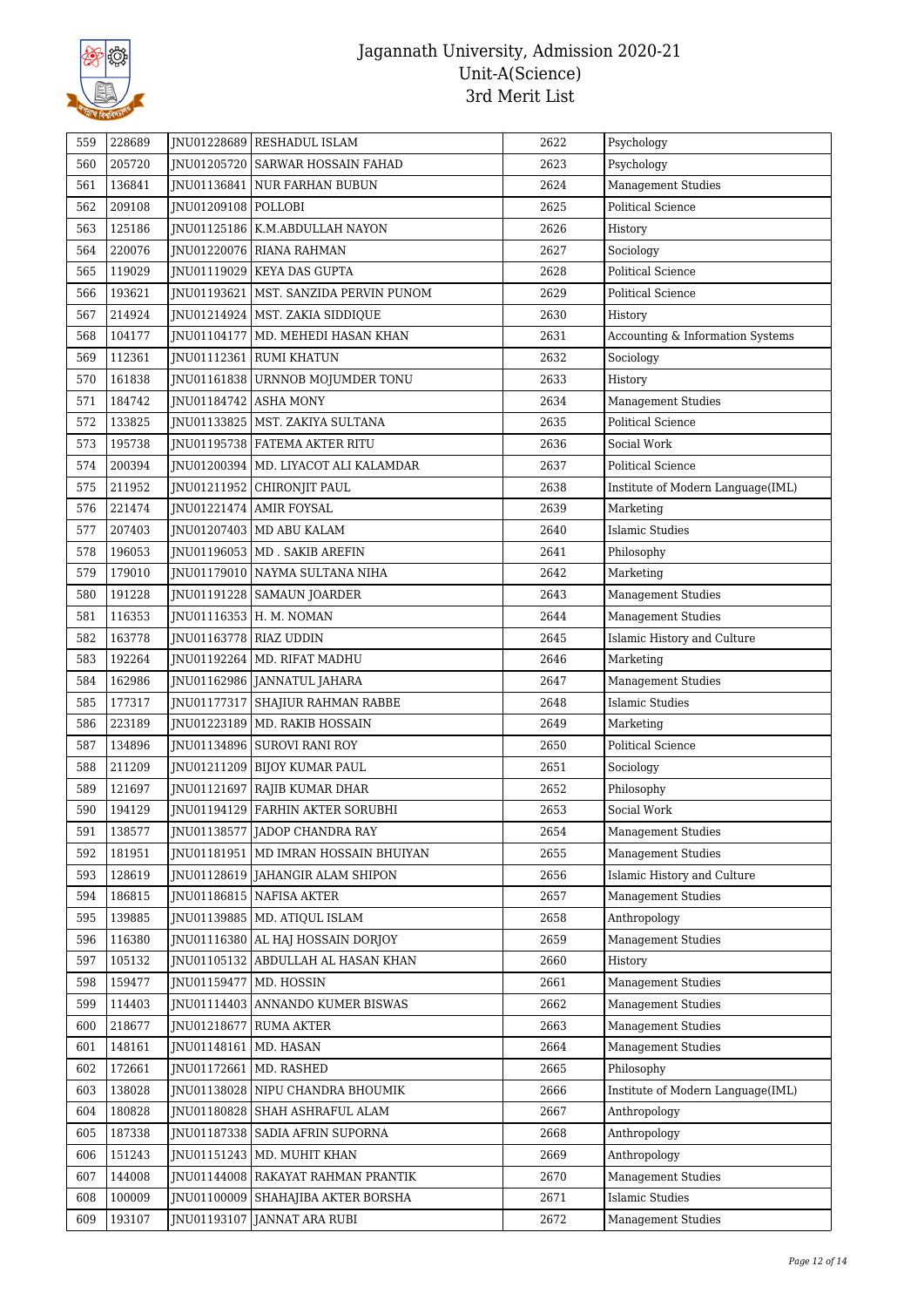

| 610 | 119473 |                           | JNU01119473 DIBBO RAJ DEY                 | 2673 | Sociology                         |
|-----|--------|---------------------------|-------------------------------------------|------|-----------------------------------|
| 611 | 164441 | JNU01164441 UMME HANI     |                                           | 2674 | Sociology                         |
| 612 | 153109 |                           | JNU01153109   SUMAIYA REZA                | 2675 | Anthropology                      |
| 613 | 166892 |                           | JNU01166892   MD. TANVIR SHAHRIAR         | 2676 | Philosophy                        |
| 614 | 160533 | JNU01160533 ANIK NANDY    |                                           | 2677 | History                           |
| 615 | 118841 |                           | JNU01118841   TASFIA JAMAN AHANA          | 2678 | Anthropology                      |
| 616 | 146161 |                           | JNU01146161   MD. ABDUL JABBAR            | 2679 | Islamic History and Culture       |
| 617 | 142376 |                           | JNU01142376   MD. ABDUL MOMIN             | 2680 | Social Work                       |
| 618 | 190080 | JNU01190080 AMIN ULLAH    |                                           | 2681 | Islamic Studies                   |
| 619 | 102810 |                           | JNU01102810 SHAKIL KHAN                   | 2682 | Islamic Studies                   |
| 620 | 208680 |                           | JNU01208680 DAROTHEE HALDER NEETU         | 2683 | History                           |
| 621 | 228314 |                           | JNU01228314 NILOY SUTER                   | 2684 | Islamic History and Culture       |
| 622 | 139408 | JNU01139408   SAKIB SAHIR |                                           | 2685 | Sociology                         |
| 623 | 182692 |                           | JNU01182692   KAZI ISMAT ARA SADIKA       | 2686 | Anthropology                      |
| 624 | 102330 | JNU01102330 ARJUN SAHA    |                                           | 2687 | History                           |
| 625 | 165406 |                           | JNU01165406   MOST. RAZIA SULTANA LABONI  | 2688 | Sociology                         |
| 626 | 219458 |                           | JNU01219458   MD. SHAHRIAR HAQUE SIZU     | 2689 | Philosophy                        |
| 627 | 149626 |                           | JNU01149626   MD. TANBEER                 | 2690 | History                           |
| 628 | 111588 |                           | JNU01111588 ANIKA TAHSIN                  | 2691 | Institute of Modern Language(IML) |
| 629 | 156676 |                           | JNU01156676 ANINDITA BHOWMIK              | 2692 | Philosophy                        |
| 630 | 100175 |                           | INU01100175 SUAIBA FAHMIDA NOON           | 2693 | History                           |
| 631 | 100674 |                           | JNU01100674 AFRIN NAHAR                   | 2694 | Sociology                         |
| 632 | 183963 |                           | JNU01183963   FAHMIDA ELMA                | 2695 | Sociology                         |
| 633 | 224842 |                           | JNU01224842 JOBAYER AHAMMAD BHUIYAN       | 2696 | <b>Islamic Studies</b>            |
| 634 | 155984 |                           | JNU01155984   MISHKATUL ZANNAT MIM        | 2697 | Institute of Modern Language(IML) |
| 635 | 216658 |                           | JNU01216658   RAFIA AFRIN ZAMAN           | 2698 | History                           |
| 636 | 217640 |                           | JNU01217640   MST. NISHAT TABASSUM NITI   | 2699 | Social Work                       |
| 637 | 209892 |                           | JNU01209892   MD TUHIN HOSEN              | 2700 | Institute of Modern Language(IML) |
| 638 | 135296 |                           | JNU01135296   MD. RAKIB ARMAN             | 2701 | Institute of Modern Language(IML) |
| 639 | 184374 |                           | JNU01184374 TAJRIAN AFRIN AURPA           | 2702 | Philosophy                        |
| 640 | 220261 |                           | JNU01220261 RABAYA NURTAJ                 | 2703 | Islamic History and Culture       |
| 641 | 189576 |                           | JNU01189576   MD. NAZIM UDDIN AL AZAD     | 2704 | Islamic History and Culture       |
| 642 | 203821 |                           | JNU01203821 JEBA MUSTURA                  | 2705 | Philosophy                        |
| 643 | 119507 |                           | JNU01119507 TRISHA SARKAR                 | 2706 | Islamic History and Culture       |
| 644 | 189735 |                           | JNU01189735   MD. ERFAN HOSSAIN           | 2707 | Islamic History and Culture       |
| 645 | 221076 |                           | JNU01221076   AKIBUL ISLAM                | 2708 | <b>Islamic Studies</b>            |
| 646 | 135369 |                           | JNU01135369 LAMISUL ISLAM                 | 2709 | Islamic Studies                   |
| 647 | 218479 |                           | JNU01218479   MST. TASNIM JAHAN           | 2710 | Social Work                       |
| 648 | 102715 |                           | JNU01102715 SHEIKH SADI SHOVON            | 2711 | Islamic Studies                   |
| 649 | 210060 |                           | JNU01210060 FAYSAL AHMED                  | 2712 | Social Work                       |
| 650 | 130650 |                           | INU01130650 FARZANA SULTANA PRIOTY        | 2713 | Philosophy                        |
| 651 | 166343 |                           | JNU01166343 AMENA KHATUN                  | 2714 | Institute of Modern Language(IML) |
| 652 | 110095 |                           | JNU01110095   TAMIM AHMED                 | 2715 | Islamic Studies                   |
| 653 | 158713 |                           | JNU01158713   MD. MAHEDI HASAN            | 2716 | Philosophy                        |
| 654 | 103536 |                           | JNU01103536   SAKIB HOSSEN                | 2717 | Social Work                       |
| 655 | 102730 | JNU01102730               | MD. ABDUR RAHMAN                          | 2718 | Social Work                       |
| 656 | 161305 |                           | JNU01161305 ASHRAFUZZAMAN TUTUL           | 2719 | Institute of Modern Language(IML) |
| 657 | 158707 | JNU01158707               | MOHAMMED NAIMUL HOQUE                     | 2720 | Institute of Modern Language(IML) |
| 658 | 187474 |                           | JNU01187474 ANAMIKA AKHTER                | 2721 | Institute of Modern Language(IML) |
| 659 | 196015 |                           | JNU01196015   MD. MOAKHHIRUL ISLAM NAYEEM | 2722 | Philosophy                        |
| 660 | 193833 |                           | JNU01193833   MST. UMME KULSUM            | 2723 | Philosophy                        |